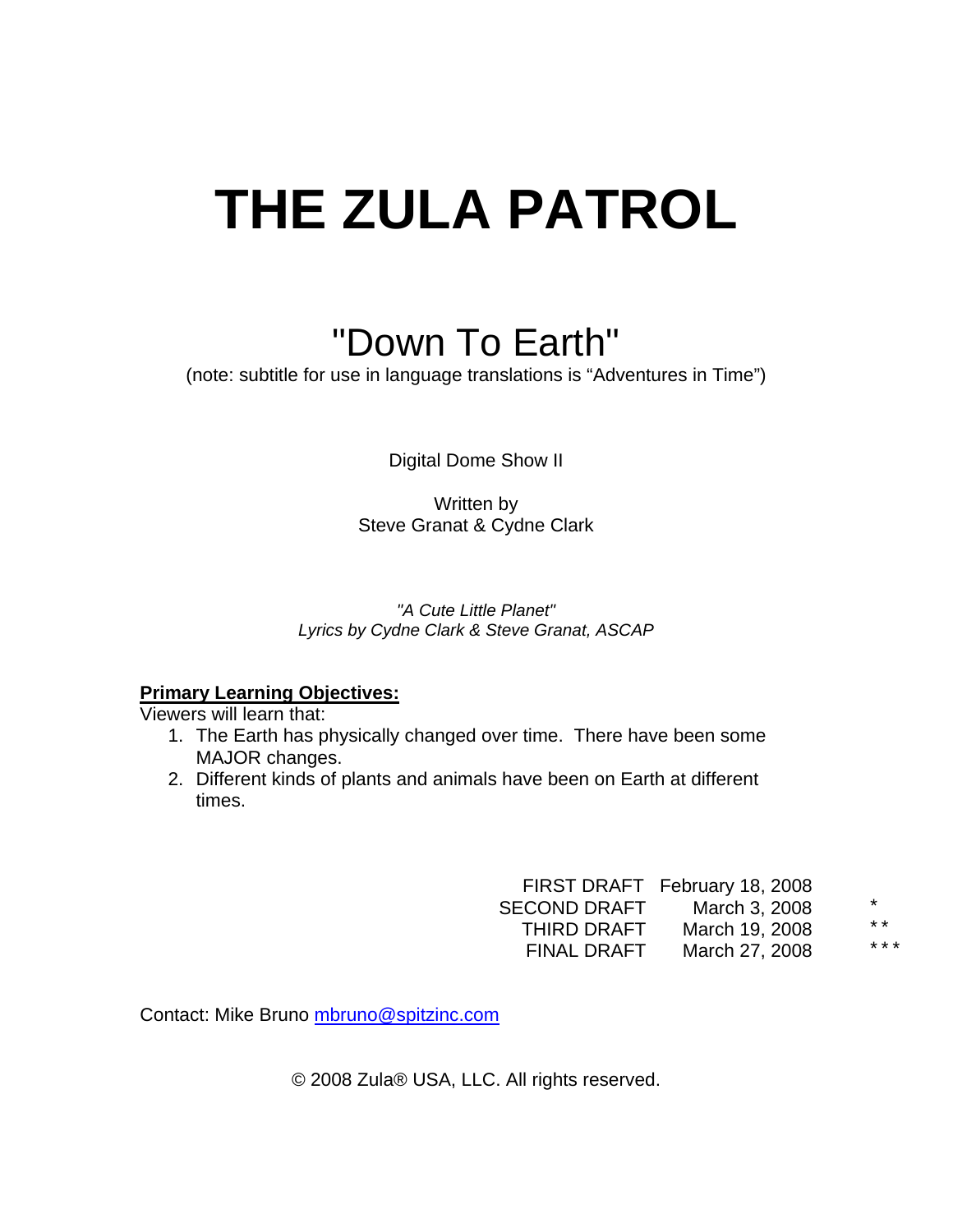## **SYNOPSIS**

While fossil-hunting on Earth, the Zula Patrol discovers, buried in the ancient rock strata, a pile of fossilized trash -- with Deliria's logo on it! It turns out that Deliria has been traveling back in time in order to illegally dump her companies' yucky byproducts on primordial Earth. The ZPers must time-travel back to the very beginnings of planet Earth to catch her, before her illegal dumping causes catastrophic consequences. In the process, our heroes learn about the formation and development of Planet Earth, and of the life forms who call it home.

## **CHARACTERS:**

BULA (male)

ZEETER (female)

MULTO (male)

WIZZY (female)

WIGG (male)

GORGA (does not speak only makes animal sounds) DO NOT DUB

DELIRIA (female)

CLOID (male)

ANNOUNCER (Voiceover only)

GIGANOTOSAURUS (does not speak only makes animal sounds) DO NOT DUB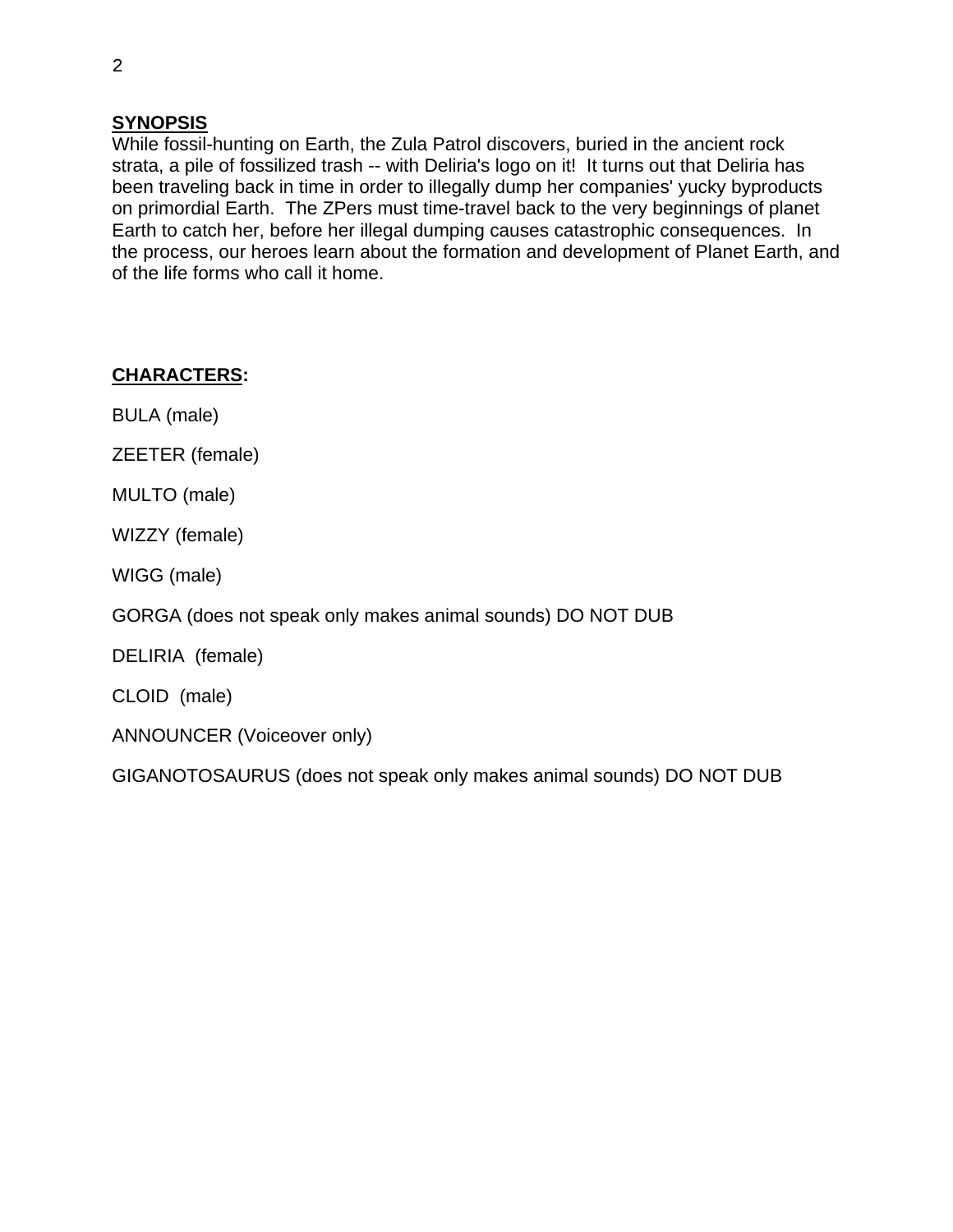#### **OPEN IN BLACK**

<CLICK!> A TV SET appears, projected on the dome's front wall only, as if this were a small-screen presentation.

ON THE TV SCREEN: The REGULAR ZULA PATROL SERIES OPENING and THEME SONG play out, introducing our major characters, and ending on The Zula Patrol logo.

(Theme Song)

WAY WAY OUT WHERE THE PLANETS DO THE HULA SPIN AND SHOUT TILL YOU FIND YOURSELF ON ZULA

> LET'S TAKE OFF WE'RE ALL READY TO ROLL IT'S FUN TO LEARN WITH THE ZULA PATROL!

## WAKE UP, GORGA! IT'S TIME TO PLAY C'MON CAP'N BULA LET'S WELCOME THE DAY

WHERE'S THAT ZEETER? ALL READY TO GO WIZZY N' WIG ARE GOOD TO GLOW

> BEAKERS BUBBLIN' TURNIN' BLUE MULTO'S MAKIN' SOMETHING NEW!

WAY WAY OUT WHERE THE PLANETS DO THE HULA SPIN AND SHOUT TILL YOU FIND YOURSELF ON ZULA

> SEE YA' ROUND FOLKS AT MISSION CONTROL IT'S FUN TO LEARN WITH THE ZULA PATROL

WAY WAY OUT WHERE THE PLANETS DO THE HULA SPIN AND SHOUT TILL YOU FIND YOURSELF ON ZULA

#### SEE YA' ROUND FOLKS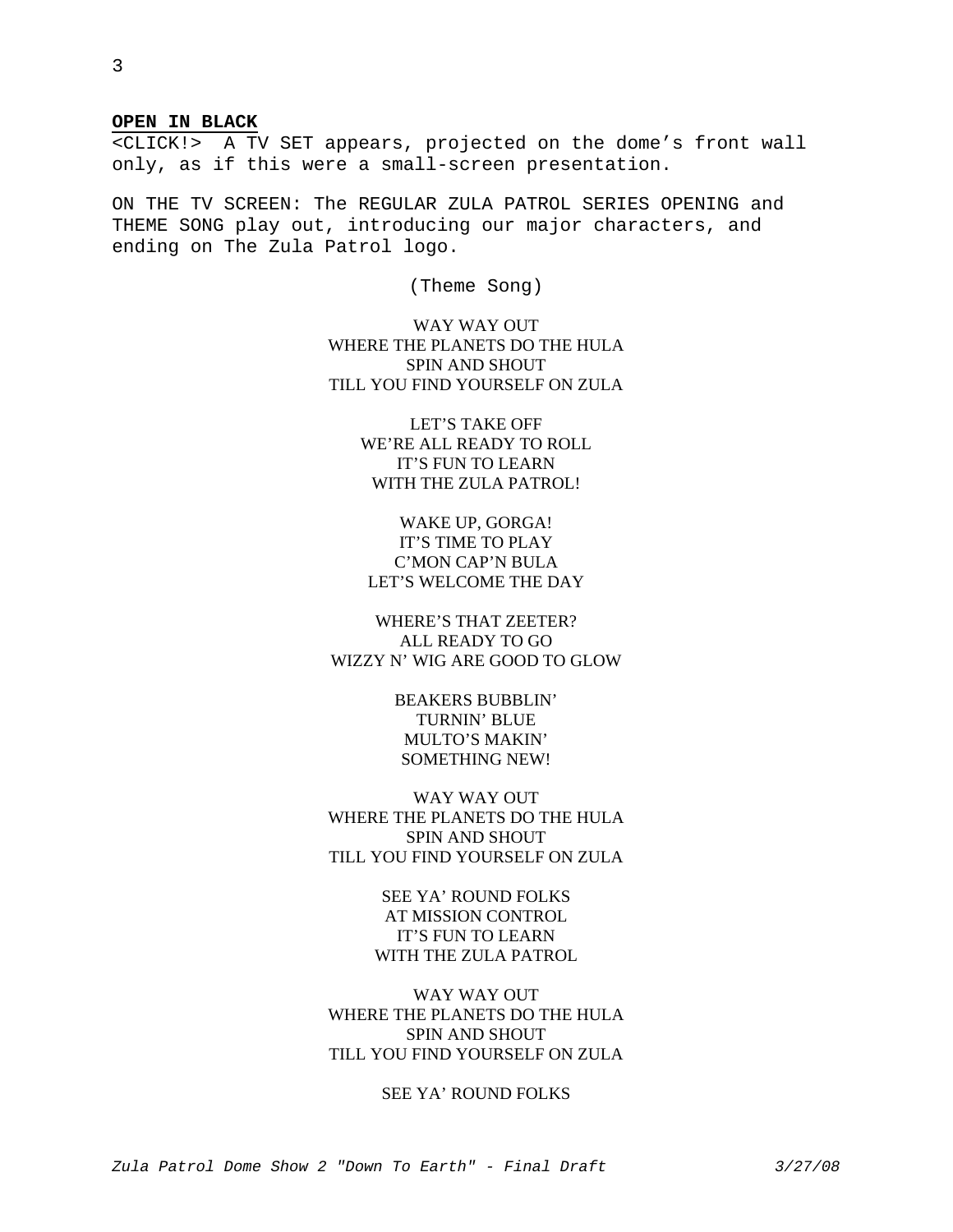#### AT MISSION CONTROL IT'S FUN TO LEARN WITH THE ZULA PATROL

 [Time: 60 seconds] As it ends, our camera DIVES into the TV screen and the frame widens to encompass the entire dome – which finds us…

#### **EXT. SPACE**

…PANNING OVER star-filled space as:

ANNOUNCER (VO) *(importantly)* Space -- the endless Universe! Planets! Stars! Galaxies! Yes, I can see everything from out here……Except you, Joey Miller, in the  $3^{rd}$  row. Will you please sit up straight? *(beat)* Good, now I can see you. Nice shirt.

CAMERA PANS TO and PUSHES IN on a barren, pock-marked asteroid.

ANNOUNCER (VO) (CONT'D) Where was I...? Oh, right. Hmm, that's odd… there's something I haven't seen before. Over there, on that asteroid……

SPIN TO:

#### **EXT. ASTEROID**

A GIGANTIC LOAD OF INDUSTRIAL TRASH (some of it GLOWING) is dumped all over the dome <CRASHING! CLANGING! CLATTERING!>, raising a MASSIVE CLOUD OF DUST.

AS THE DUST CLEARS, we can see that the trash has been dumped from the rear of a SPACE DUMP TRUCK into an already-overloaded crater (the truck hovers in space over the crater). A nervous CLOID stands on the ground next to the crater, directing the flow while dodging flying trash. He yells toward the truck cab:

> CLOID *(worried)* Madam Deliria, please! Dumping trash on an asteroid is highly illegal. And this crater won't take any more garbage.

DELIRIA sticks her head imperiously out of the truck cab and calls back to Cloid.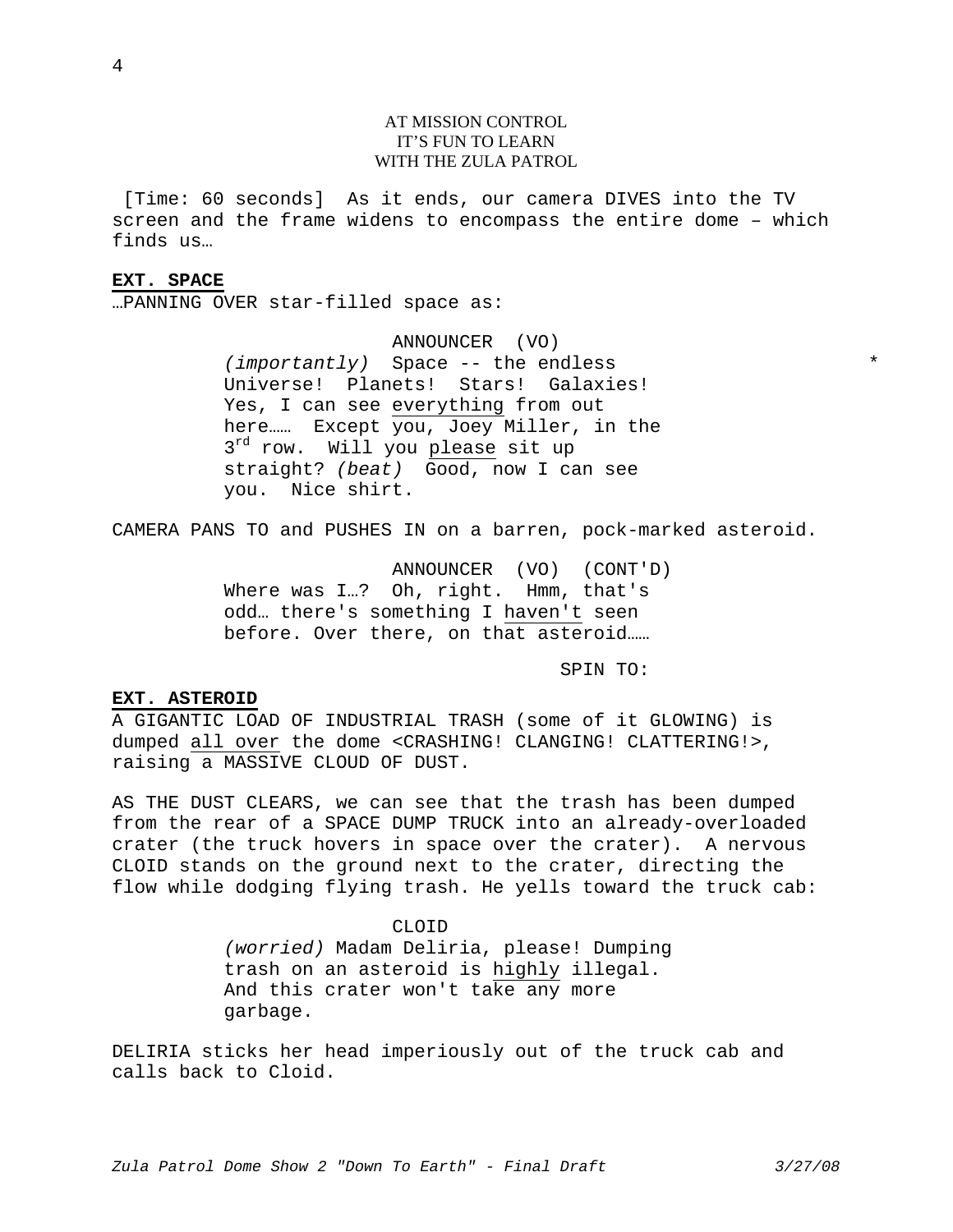Tish-tosh, Cloid, I have to dump it somewhere. After all, my factories don't just make useless junk. They also produce tons of delightfully toxic trash. What harm can dumping it do?

She stretttttches one arm back several feet to the truck bed and flicks one last item, a BENT FORK, into the crater. Its tines pierce the surface <SHOOP!> and stick in the ground, the fork vibrating. <DOINNNNG> It's the last straw. The pierced ground develops a teeny crack, which starts to spread. Then more cracks in the ground spider out from the first crack, widening and becoming huge fissures! <CRACKING SFX> Cloid's eyes widen. \*\*\*

#### CLOID

*(tiny)* Uh oh.

PULL BACK TO SEE THE ENTIRE ASTEROID <CRUMBLE> AND FALL APART into a zillion pieces! Cloid, standing on a tiny remaining piece of asteroid, scrambles to grab hold of the hovering truck.

CLOID (CONT'D)

Yiiiiii!!!!!

#### DELIRIA

Now look what you've done! This is quite unacceptable. You'll simply have to find me some stronger asteroids.

Suddenly, Cloid's eyes flash red and green in alarm. The top of his metal head pops up and down as he spots something far above.

> **7A)** DELIRIA (CONT'D) *(annoyed)* Oh Jabbering Jellyfish! Now what?!

\*\*\*

#### CLOID

Er, Madam, I hate to be the bearer of ill tidings -- but it's time for our traditional hasty retreat!

#### DELIRIA

You don't mean…?

#### CLOID

*(points up)* Yes! Here come the Defenders of all that's Good and Right and Just in the Known Universe and parts of Ohio. It's… The Zula Patrol!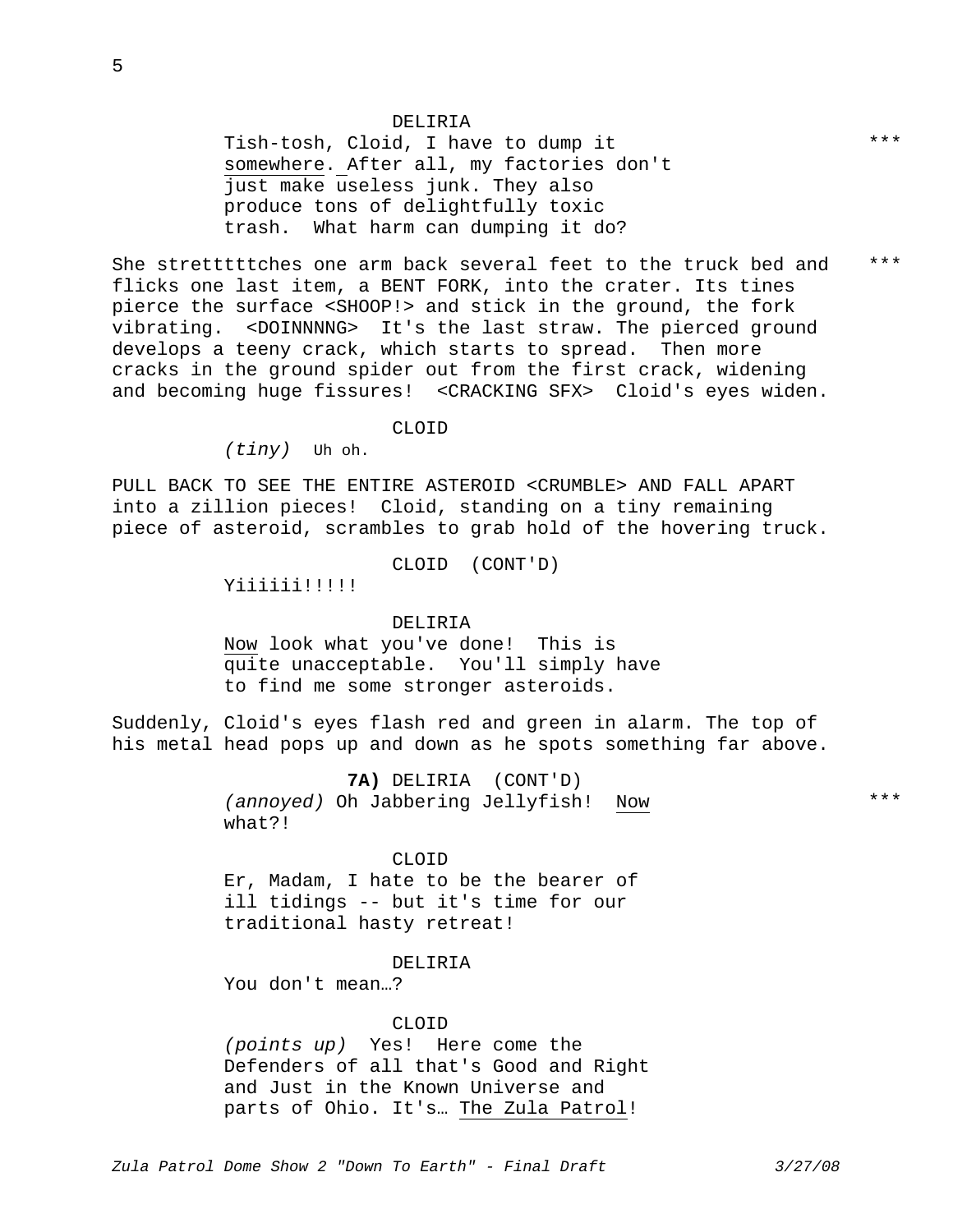6

TILT UP TO STARRY SPACE - <HEROIC MUSIC> In a big entrance, the ZULA PATROL SHIP zooms from an infinitely small speck in space, right toward us to fill the entire dome screen! Through the canopy, we see ZEETER piloting, and MULTO, WIZZY, WIGG and GORGA at their stations. CAPTAIN BULA stands heroically, pointing.

#### BULA

Toxic trash traffickers at ten o'clock! Zeeter?

ZEETER

I'm on it, Captain Bula!

Gorga puts a FLASHING RED POLICE LIGHT atop the ship. <SIREN!>

BULA *(THROUGH BULLHORN)*  This is The Zula Patrol! Stop in the name of good guys, Mom and apple pie!

DELIRIA *(yells from her ship)* Try and catch me, ahahaha!

Up ahead, we see Deliria <ROAR> off in the dump truck ship, as Cloid hangs onto the rear for dear life.

CLOID

Madammmmmm!!!!!!! Waiiiiiittt!!!

In the ZP ship, Zeeter hits a console button. The ship <BLASTS> forward after them. A wild chase ensues, with the ZP ship hot on the baddies' tail as they slalom through a flurry of asteroids (Cloid is whipped around, his metal body <CLANGING> into asteroids left and right), dip down into the <HOWLING WINDS> of Jupiter (Cloid gets twisted into a knot), and careen through the ice-filled rings of Saturn (Cloid sprouts dents and icicles, his teeth <CHATTERING>).

#### WIZZY

Do your stuff, Gorga!

Gorga salutes, then the canopy POPS open and he hops valiantly onto the outer deck of the ship. There, he <SNORTS> out a giant HORSESHOE-MAGNET-TIPPED HARPOON on a rope, takes careful aim, then <FIRES> it toward Deliria's ship. The harpoon spirals through space, then finds its mark, <CLANKING> onto the dump truck. The rope goes taut and Deliria's ship is brought to a

\*\*

\*\*\*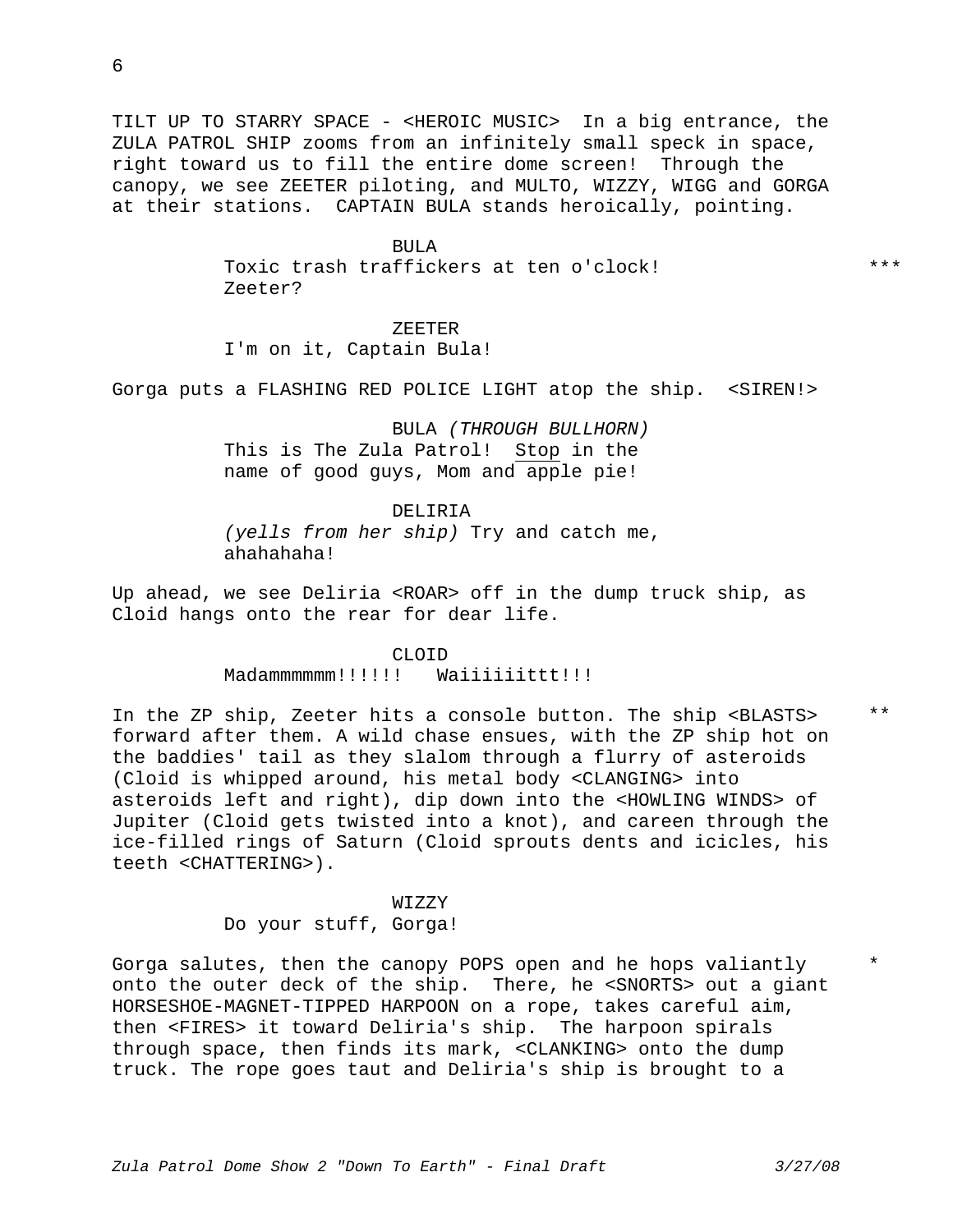sudden jerking HALT – causing Cloid to SMOOSH into the rear of the ship, his robot body <SQUASHING> into a flat metal disk.

> **16A)** WIGG Whoo-hoo! We got 'em!

While Cloid POPS dizzily back out into normal shape and struggles into the cab next to Deliria, the ZP ship pulls up next to the truck cab, where Deliria drums her fingers irritably.

#### DELIRIA

*(sourly)* Oh goody, it's the Ghoula Patrol. Imagine my delight.

BULA

Alright, Deliria, enough's enough. We've warned you before about dumping your trash in non-trash-dumping places.

From his snout, Gorga PRINTS OUT a citation <CLICKETY CLICKETY>, then hands it to Deliria.

> ZEETER *(steamed)* This is your 15<sup>th</sup> ticket this month! One more and you are *grounded!*  And no video games for a week!

BULA Now start cleaning up this Solar System – and I want to see every planet shine.

WIGG/WIZZY *(unison)* Have a nice day!

The ZP Ship ZOOMS away, leaving the dump truck ship behind. Deliria immediately <RIPS> up the ticket.

#### CLOID

Madam, please, we must obey the law. We've tried dumping our trash on every planet, comet and asteroid there is, but we always get caught. I fear the time for illegal dumping is past.

#### DELIRIA

*(considers)* Hmmm… *"time*… *past*…*"* Cloid! You've given me a brilliant idea!

\*\*\*

\*\*\*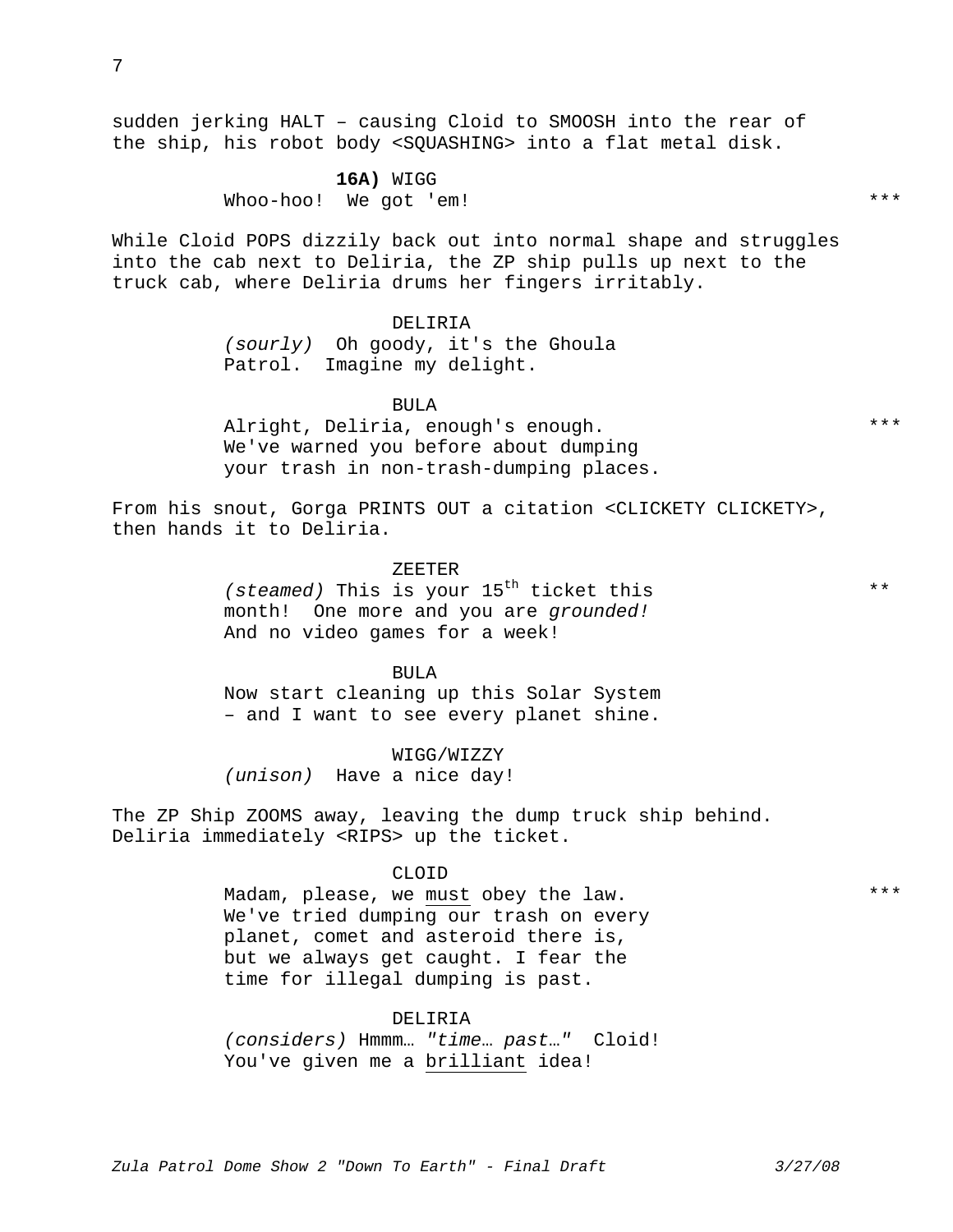6-MONTH CALENDAR WIPE (6 monthly calendar pages appear one-at-atime around the dome, covering the previous scene – then each disappear one-at-a-time, revealing the new scene) TO:

#### **EXT. SPACE – SIX MONTHS LATER**

The Zula Patrol ship zooms through space. PUSH IN to see everyone at their stations. In the middle, chef-hatted Gorga tosses a SALAD for the crew, juggling tomatoes, sliced carrots, lettuce, radishes, etc. like a circus juggler, while twirling an onion on his snout. One final high toss, and all the ingredients land in six small salad bowls, with the carrots and radishes forming a perfect Zula Patrol "Z" logo atop each salad. Gorga then sails five of the bowls to the other Zpers, who catch them.

#### WIZZY

Lunch! Thanks, Gorga. Nothing like a green salad made by a green chef.

Multo checks some figures on his computer as he munches a salad.

MULTO

Well, it says there have been no more reports of illegal dumping for the past six months. Deliria must have taken your warning to heart, Bula.

#### WIZZY

Or maybe it was Zeeter's "I can twist you into a pretzel" look.

#### **26a)** ZEETER

Got that right!

BULA

Either way, now we can concentrate on today's Science Mission: hunting for fossils.

Earth rises into view. As the ship heads toward it:

#### ZEETER

And here we are! Prepare for landing, everyone! Next stop – Planet Earth!

WIPE TO: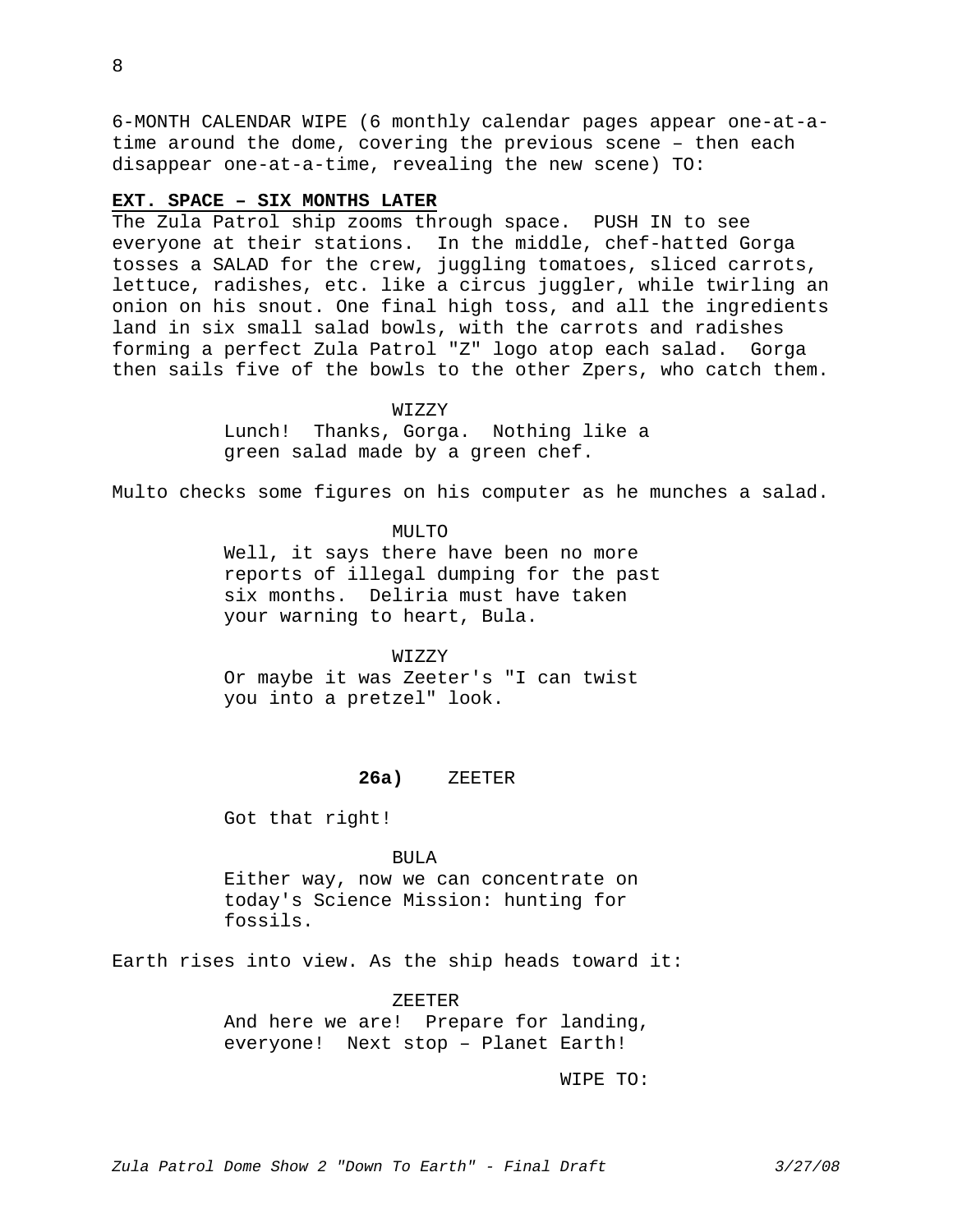The ship has landed at the base of a Grand Canyon-esque canyon, with layers of geologic strata visible on the eroded cliffsides (so no digging necessary). Multo, Bula and Zeeter are using HAMMERS, CHISELS and BRUSHES to carefully extract FOSSILS from the cliffside. <CLINKING, CHISELING> Nearby, Wigg and Gorga are placing small SANDWICHES on the ground. Wizzy flies over.

WIZZY

What are you doing?

WIGG

Hunting for fossils. I'm putting out bait. Sure hope they like peanut butter.

WIZZY

Wigg, fossils don't eat sandwiches.

WIGG

Well, what do they eat? Fossil fuel?

#### WIZZY

They don't eat anything. Fossils aren't living things. They're what's left behind from plants and animals that lived long, long ago. They've been preserved in these rocks. I read a book about it.

Multo stands, holding up a TRILOBITE FOSSIL he's just unearthed.

MULTO

And here's a perfect example! A fossil of a trilobite, a kind of sea creature that lived here millions of years ago, when this area was part of a huge ocean that covered most of Earth.

#### **WIGG**

It was? I thought Earth always looked the same as it does now.

Zeeter joins them, inspecting a fossil she's found.

\*\*\*

\*\*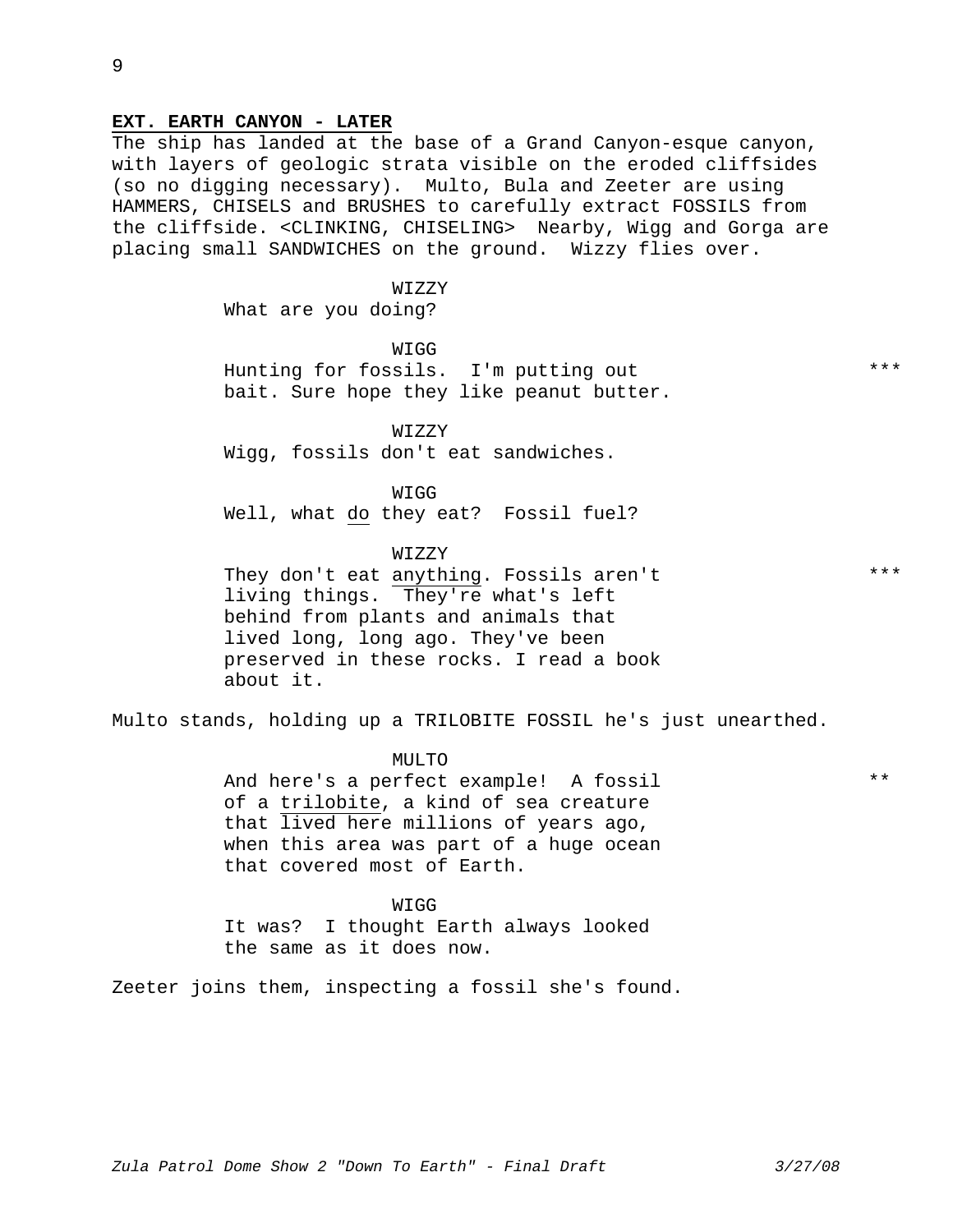No way! This planet's gone through more changes than a wet baby. Long before there was a canyon here, there was hot molten lava. And later on, it was covered with ice.

WIGG

Wow! And I thought the weather was weird at home!

Bula crosses to them, and points to the vari-colored strata of rock on the cliffside.

BULA

You see those layers of rock? Each one was formed at a different time in the past, when Earth was going through major changes – which it still is.

As the ZPers examine Multo's trilobite fossil, a TUMBLEWEED blows in and bumps gently into Gorga. Gorga absently kicks it away. The tumbleweed rolls a few feet away and stops – then blows right back into Gorga. Gorga, irritated, kicks it away again, but the tumbleweed again <BUMPS> right back into him. Gorga, getting irked, <GROWLS> at the tumbleweed, which, oddly, <GROWLS> back. Gorga jumps, surprised, then knits his brow, determined. He SHOVES the tumbleweed away, but gets caught in its branches. He tries to wrestle his way out, but gets more and more tangled in it, and ends up rolling end-over-end past the ZPers…

GORGA

<HONNNNNNNNNK!>

…and over a bush, flattening it, then <BONKING> into the section of cliff face that had been hidden behind the bush. <HONK!>

> WIZZY Gorga, this is no time for bowling.

Zeeter points to the newly exposed section of cliff. Visible is a huge pile of partly-fossilized GLOWING TRASH buried in the rock. \*

> ZEETER Hey! What's that?

> > **41A)** BULA

It's Gorga, wearing a tumbleweed.

\*\*\*

\*\*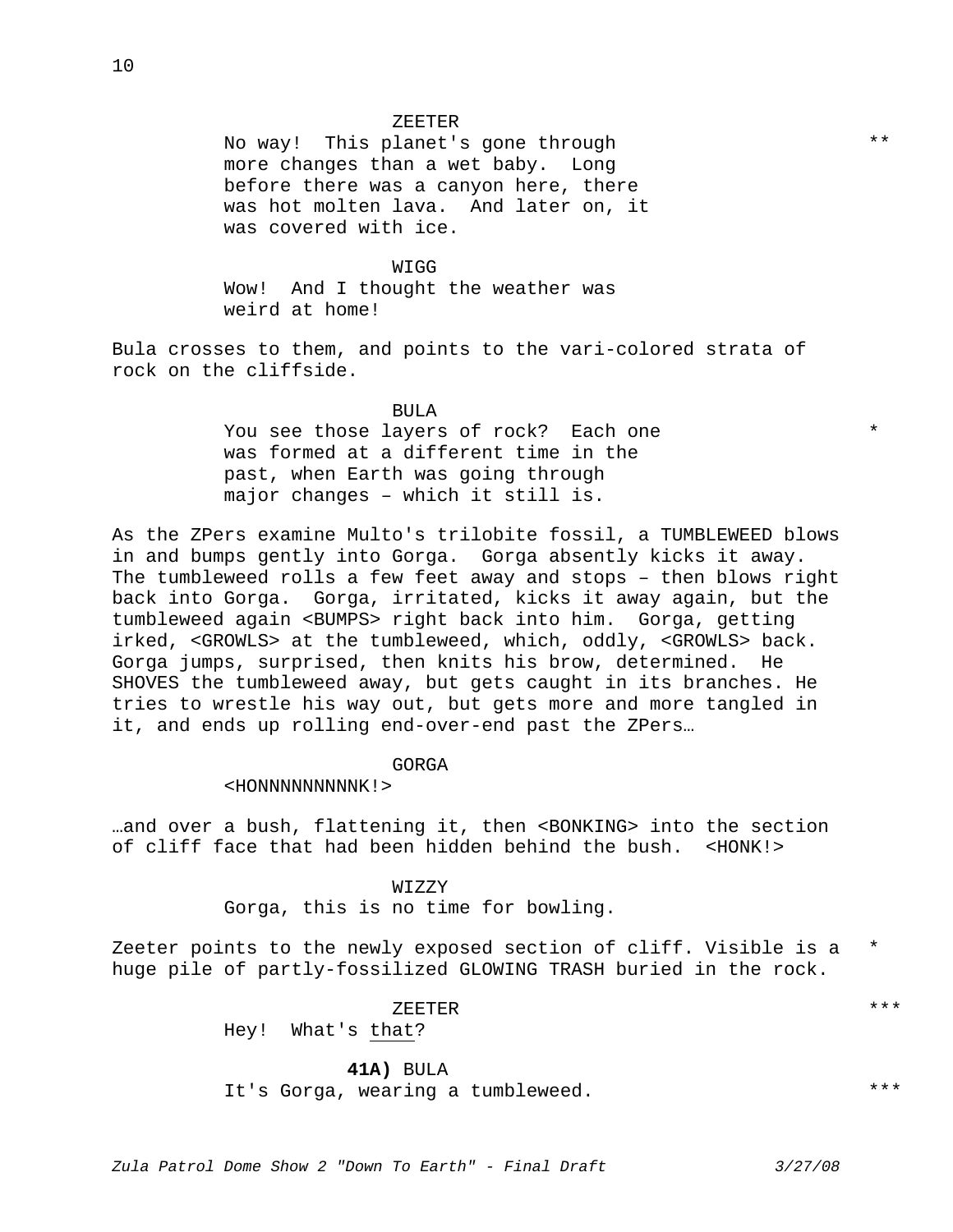She crosses over, curious, to examine it. Gorga finally shakes off the tumbleweed and <SNIFFS> at the trash, grimacing. \*\*\*

ZEETER

No, I mean this pile of trash! Here's a bottle cap! And a can with a big *D* on it!

ALL ZPERS

DELIRIA!

#### BULA

*(scowls)* She's at it again! Now she's dumping her trash here on Earth!

Multo inspects the rock layer. He looks bewildered.

#### $MTIT.$ TO

But… this makes no sense. This trash is buried in a layer of rock from Pre-Cambrian time. Which means the trash must be hundreds of millions of years old!

WIZZY

Wow, that's even older than Wigg's gum wad collection.

#### WIGG

*(proudly)* I've got one in the shape of Elvis.

BULA

But if the trash is from millions of years ago, then how can it be Deliria's? I'm pretty sure she's not that old.

ZEETER

Don't count on it.

#### GORGA (OS)

<HONK!>

They turn to see Gorga pointing at a metal plate buried in the rock, with indecipherable writing on it. Bula takes a close look.

> BULA It's a metal nameplate. *(reads)* "Deliria Brand Time Machine. Where Quality Goes In Before The Name Falls Off."

\*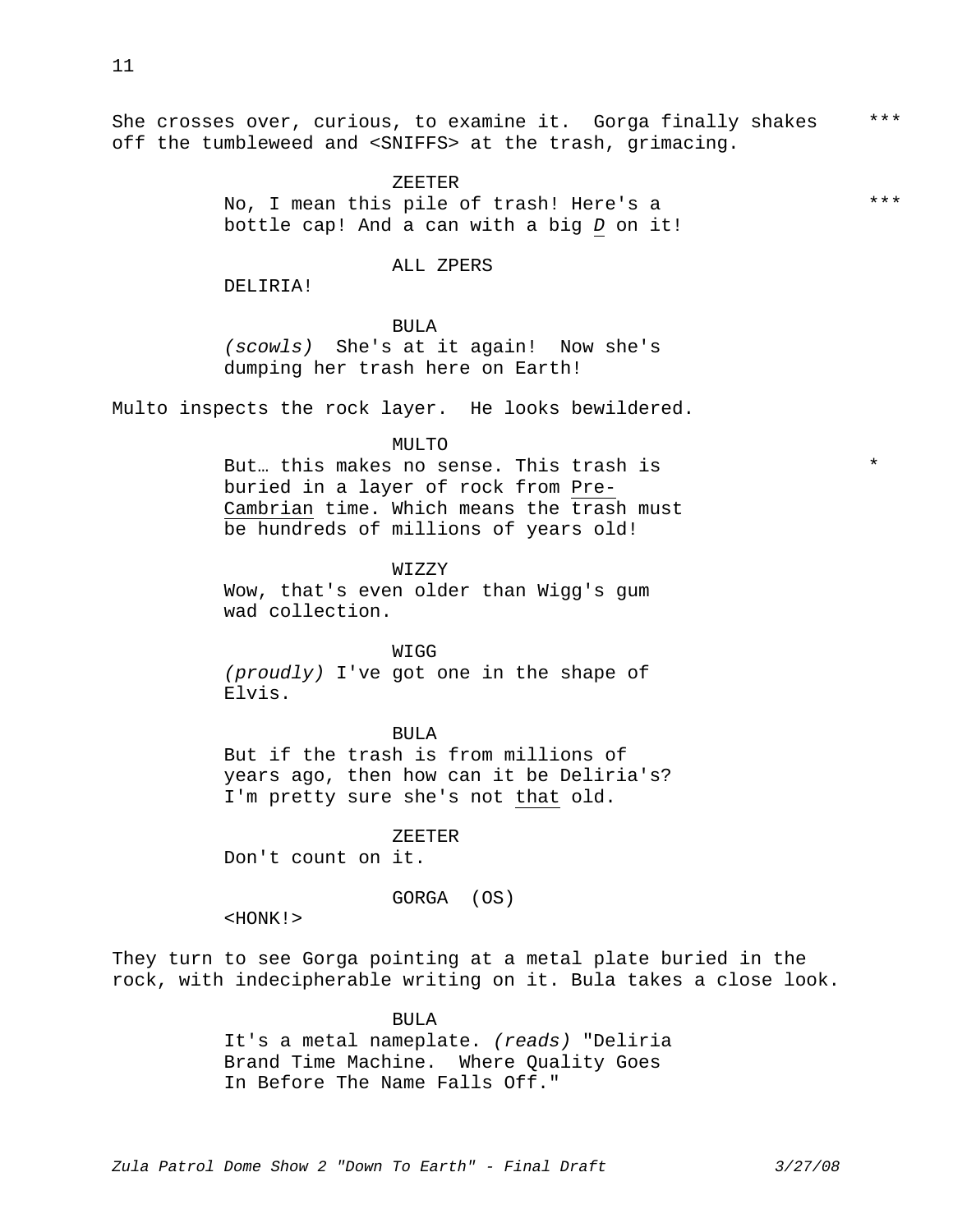#### ZEETER

A Time Machine! That explains it! She's been going back in time to get rid of her trash! Into Earth's past!

WIGG

No wonder we haven't heard of any new dumping. She's been doing old dumping!

Multo inspects the stratified trash with alarm.

#### MULTO

Oh my stars, we must stop her! There are things in this trash made of Double Delirium, which never disintegrates. If she keeps going back to dump more of it during Earth's early years, she'll overwhelm the planet with trash! The consequences could be catastrophic!

BULA

This is a job for The Zula Patrol!

WIZZY But how do we stop a crime that was committed millions of years ago?

Zeeter suddenly brightens.

ZEETER No problem! I've got just the thing!

She takes a small BOX out of her utility belt, then presses a button on the box. The box unfolds, then unfolds again, then again and again - to become a full-sized,  $6$ -person TIME MACHINE!<sup>1</sup>

> BULA/MULTO/WIZZY/WIGG A TIME MACHINE!!

ZEETER

It came with the belt. I had a choice of a Time Machine or a cowboy buckle.

#### **59a)** MULTO

 Well then, as we say in tick-tock time: TIME TO BOARD!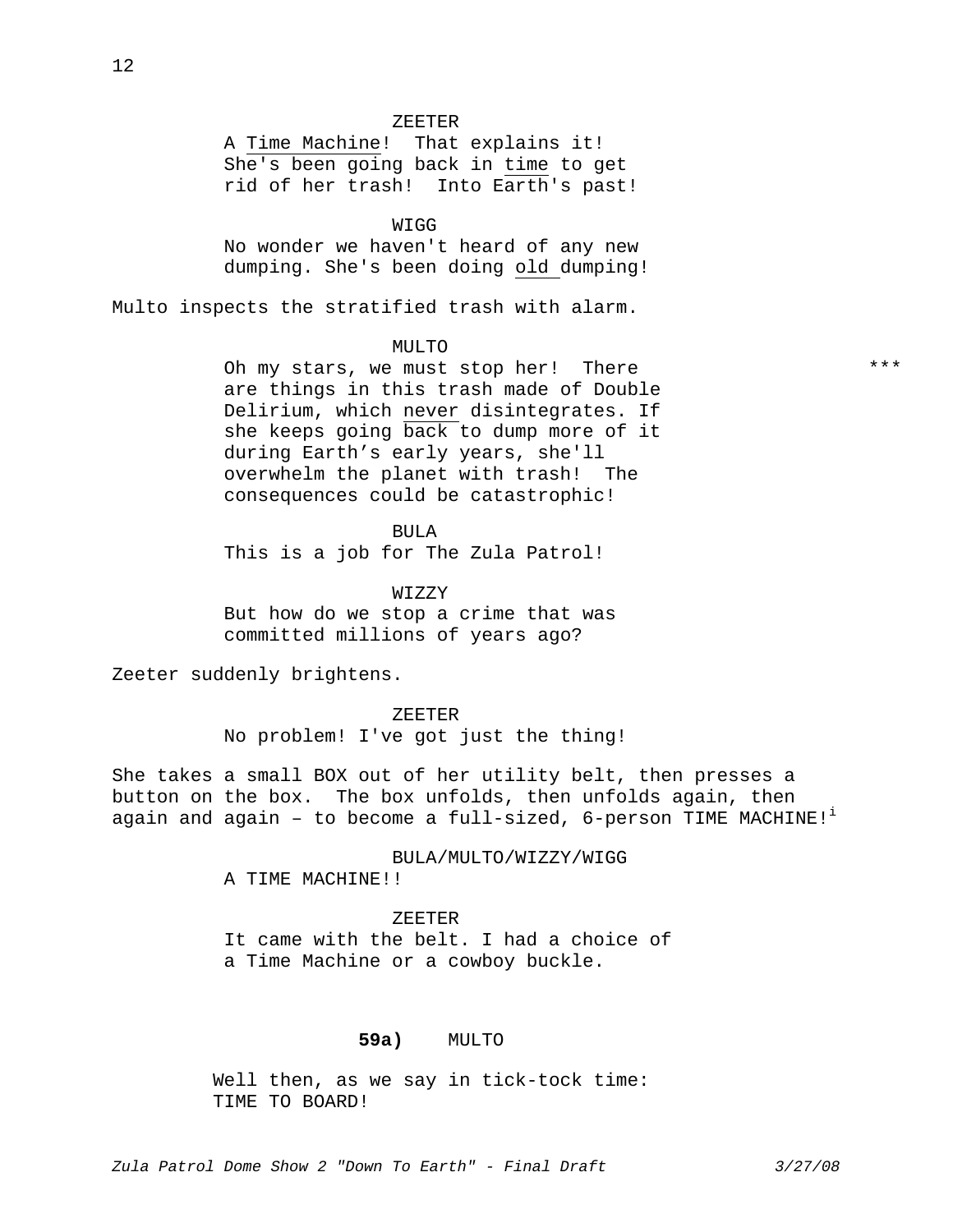**59b)** WIGG

Wow, this is cool!

**59c)** WIZZY

Ooooh – neat!!!

BULA Now we can travel back in time and catch Deliria in the act!

The ZPers all step inside and Zeeter pulls a lever inside. The gizmo <COUGHS AND SPUTTERS> and shakes to life. Then it starts to SPIN in place, faster and faster and faster, till it corkscrews up through the stratosphere!

## **INT. TIME MACHINE IN ORBIT OVER EARTH – CONTINUOUS**

The Time Machine shoots into orbit and hovers over Earth like a satellite, a large picture window affording a full view of the planet. On the control panel is the AGE GAUGE, showing the various eras on a horizontal ruler-like scale representing the entire history of the Earth. A SLIDER on the gauge is currently set all the way to the right (representing present time).

#### MULTO

There's the Earth as it looks today.

#### ZEETER

I'm setting the time machine for 800 million years ago, PreCambrian time! Hang on! We're going back in time!

Zeeter hits a button and the slider starts to move to the left. Through the window, with SWIRLING VISUAL FX, the Earth quickly regresses (we don't dwell on the changes now as we'll see them again later)<sup>ii</sup> as we WHOOSH back in time, then head down to: \*\*\*

#### **EXT. EARTH CANYON – LATE PRECAMBRIAN TIME**

The Time Machine spirals down from the atmosphere, landing with a <THUMP> next to a group of boulders. It's the same locale as before, but much flatter (because of fewer rock strata) and with no plant life at all.<sup>iii</sup> The Age Gauge is at late PreCambrian time. The ZPers step cautiously out of the machine and look around. \*\*

> **WIGG** Wow, weird-looking place! Where are we?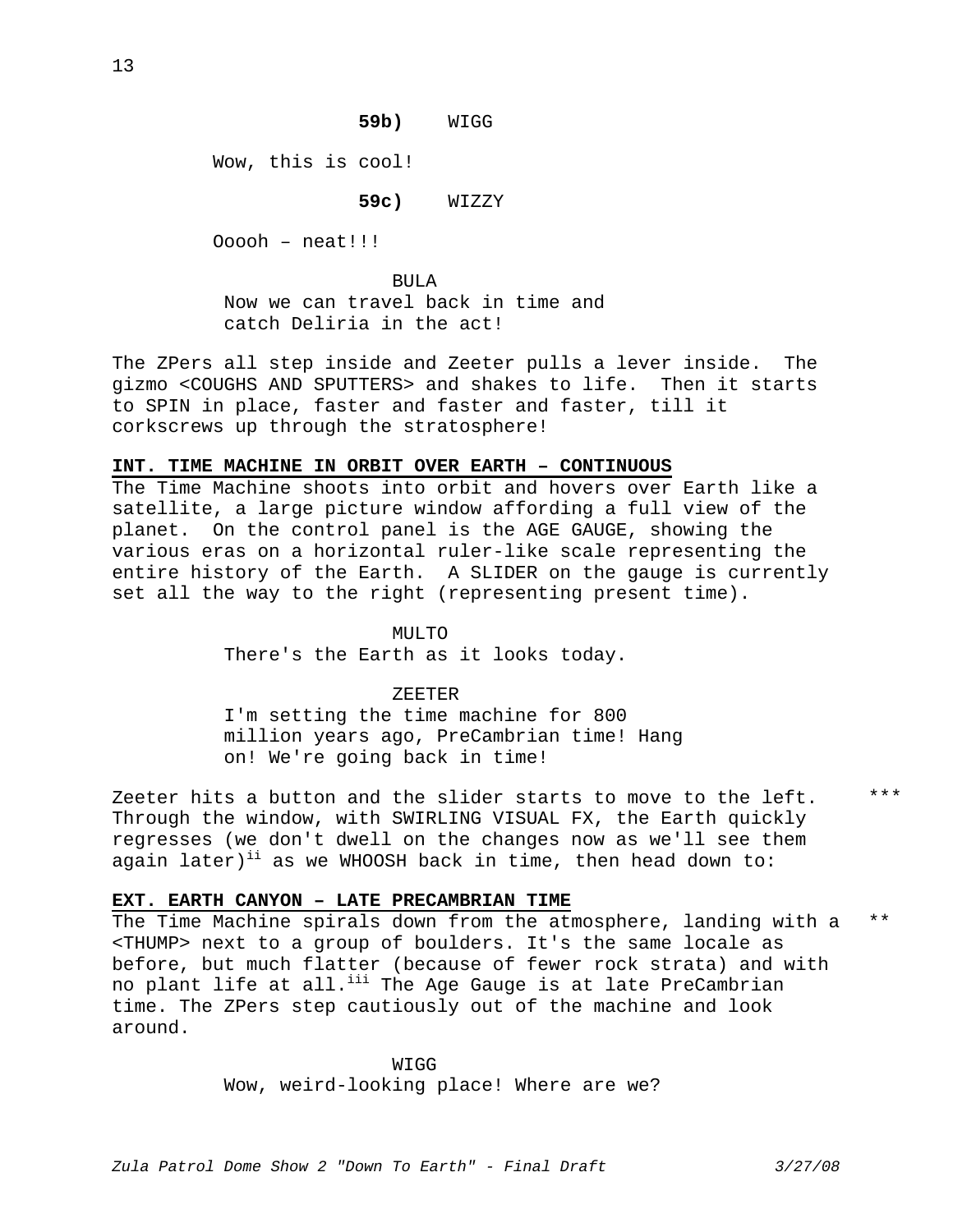#### MULTO

Believe it or not, we're in the same canyon as before… but 800 million years earlier, so things don't look the same.

Zeeter shakes her watch.

#### ZEETER

Hm, better reset my watch. It's 800 million years fast.

#### WIZZY

Hey, look over there!

She flies over to a huge pile of Deliria's glowing trash. It's the same trash as before, but now lying on the *surface* of the rocky ground (since there are no rock strata around or above it).

#### BULA

It's Deliria's trash pile! But it hasn't become part of the rock yet. And I don't see any sign of Deliria.

#### ZEETER

Maybe she went back to the future to get another load. I say we wait here till she shows up, then catch her redhanded!

As they're talking, GORGA <SNIFFS> something in the air, then furrows his brow. We follow as he tracks the scent over rocks and around boulders, the trail dotted with occasional trash. Finally he stops, his eyes widening as he spots in the distance:

DELIRIA AND CLOID, on the far side of the boulders, are finishing a new load of dumping. Nearby is DELIRIA'S TIME MACHINE, hitched to a U-Haul trailer full of new trash. As Cloid shovels more trash from the trailer onto a new pile on the ground, Deliria lounges regally atop her Time Machine.

#### DELIRIA

Admit it, dumping trash on prehistoric Earth was my most brilliant scheme yet!

#### CLOID

But Madam, if we keep doing it, isn't there a chance we'll destroy the planet?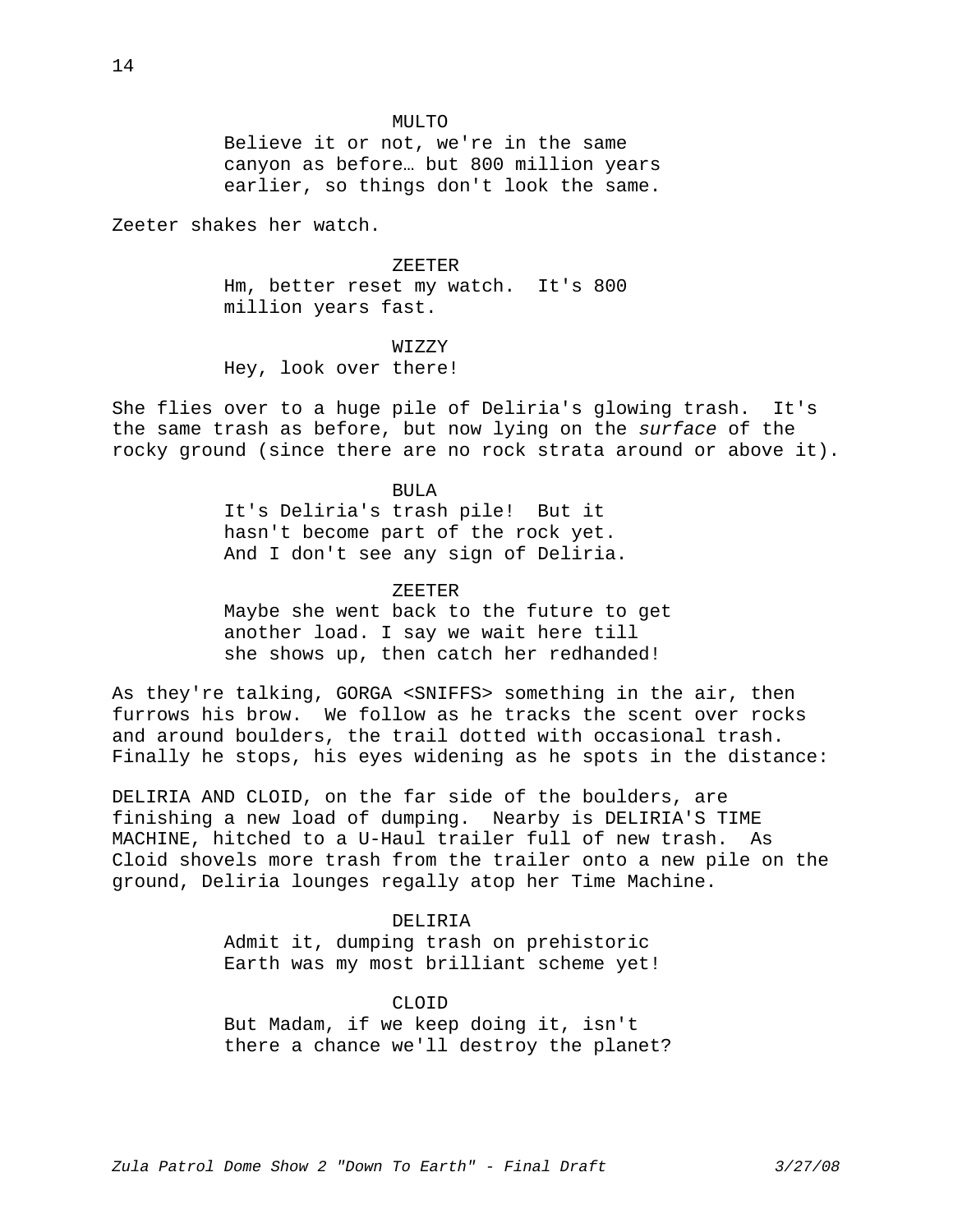#### DELIRIA

*(mock tragic)* And no one will miss it more than I. After all, Cloid……

She leaps balletically off the Time Machine and begins to gaily dance and sing, while flinging bits of trash like confetti.

#### DELIRIA

*(sings)* Destroying the Earth, for what it's worth,<sup>iv</sup> Is not the result that I'd choose, It's a cute little planet of iron and granite, And a wonderful place to buy shoes.

But where else can I stash all this nasty old trash? Besides, no one will know what I've done -- Before humans evolve, Earth may just dissolve, And a girl's just gotta have fun!

She shape-shifts, twisting herself into a multi-armed MAYPOLE, using trash as streamers. Cloid, unable to resist, grabs a streamer and dances around the Deliria "maypole". \*\*

## DELIRIA/CLOID

*(sing)* La-la la-la la la LAAAAAAAA!

#### CLOID

*(sings)* The trash that you dump is not just a lump, It may turn into something much finer, Perhaps a rare fossil, a statue colossal, Or a theme park in North Carolina! \*\*\*

#### DELIRIA

*(sings)* Exactly, my friend, so there's really no end To the good that I'm doing mankind, I'll save them the trouble and make lots of rubble, So they won't feel they're falling behind! \*\*

#### DELIRIA/CLOID

#### *(sing)* La-la la-la la la LAAAAAAAA! \*\*

They end the song with a flourish and a grand pose. \*\*

#### DELIRIA

*(spoken)* You see, Cloid, there's no point in worrying about Earth. Some of the people who live there don't even take very good care of it. \*\*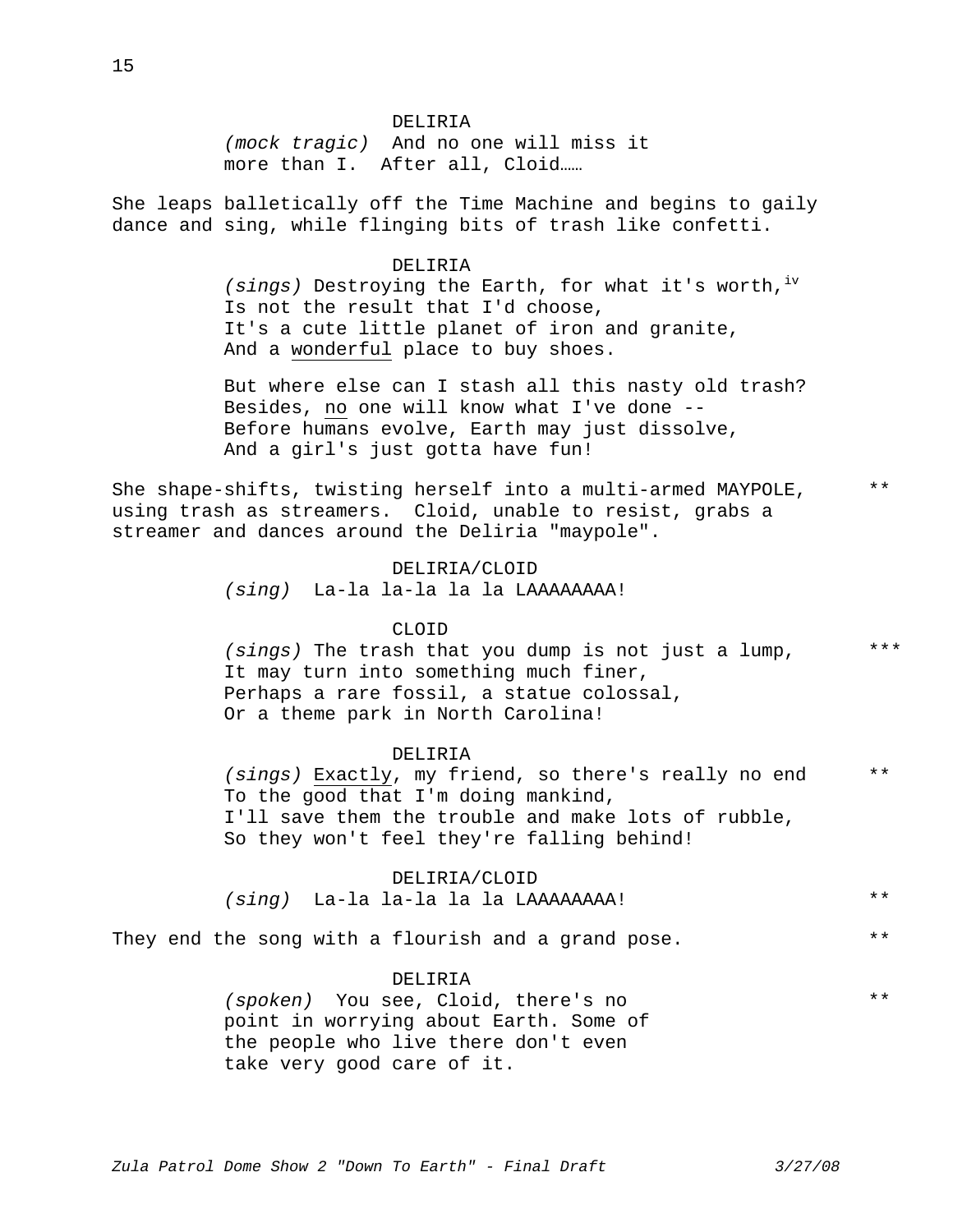As he speaks, Cloid picks up more trash to be tossed - unknowingly lifting up Gorga, who <GROWLS> at him.

> CLOID That's true, but… YIPE!

He drops Gorga, who immediately SNORTS out an <AIR RAID SIREN>, summoning the ZPers. As the SIREN WAILS, Deliria covers her ears.

> DELIRIA It's that Gorgonzola creature! Cloid, make him stop!

At that moment, the ZPers come running from behind the boulders and spot the baddies.

> ZEETER Too late, Deliria! The jig is up!

> > CLOID

Madam, I believe the appropriate phrase is… *RUN FOR IT!* 

The baddies jump into their Time Machine, which spins, then ZOOMS up and away (the trailer of trash still attached).

> BULA She's getting away! Quick! Back to our Time Machine!

> > FAST WIPE TO:

#### **EXT. EARTH CANYON – LATE PRECAMBRIAN**

The ZP Time Machine spins and LIFTS OFF with the ZPers on board.

**INT. ZULA PATROL TIME MACHINE IN ORBIT OVER EARTH - CONTINUOUS**

It reaches orbit. We see the PreCambrian Earth hovering in space below us. They all look around, but there's no sign of Deliria.

> MULTO Oh Moldy Muffins, she got away again!

WIZZY Maybe she went back to the future. She hasn't had lunch in almost a billion years.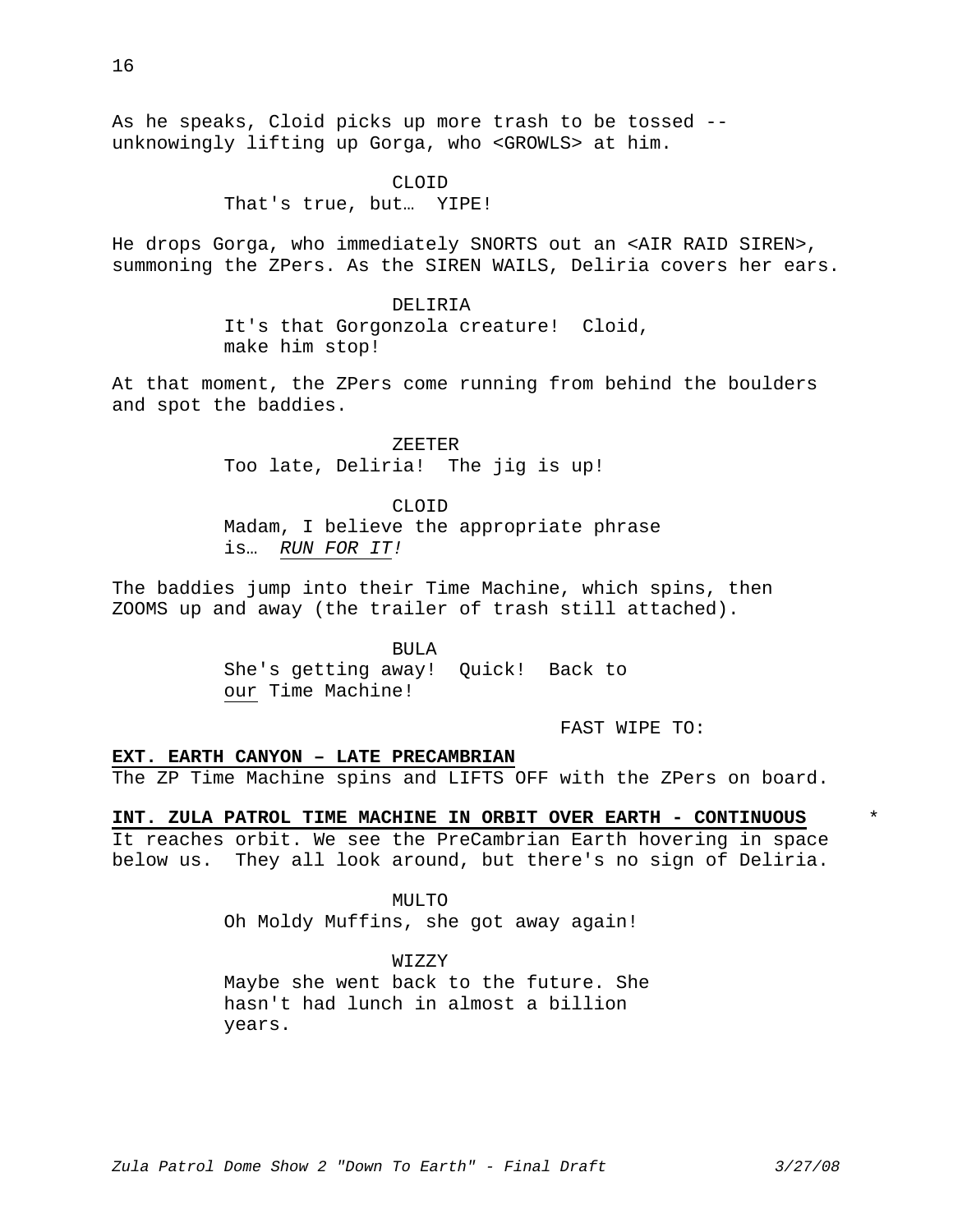I don't think so -- she still had more trash to dump. She's probably headed to some other prehistoric time to do it.

#### WIGG

But how are we going to find her if we don't even know what year to look in? She could be anywhere in time!

ZEETER

Well then, we might as well start back at the beginning! The beginning of Earth, that is.

MULTO<sub>1</sub>

Good idea! We can work our way forward from there. But hurry! We must stop her before she makes Earth unlivable!

Zeeter hits a button and the Age Gauge begins to move to its very start: the formation of Earth. Through the window, with SWIRLING VISUAL FX, Earth regresses (quickly again) back through time to:

## **INT. TIME MACHINE IN ORBIT / EXT. PROTO-EARTH - CONTINUOUS**

The planet's fiery origin, 4½ billion years ago. The ZPers hover in space as PLANETESIMALS (orbiting space rocks) WHIZ by them and <COLLIDE> with the nascent Earth (then a much smaller protoplanet), <EXPLODING>. Several planetesimals head right for us.

#### ZEETER

Whoa! Rush hour!

As Zeeter steers frantically to dodge the oncoming planetesimals: \*\*

MULTO

*(excitedly)* Fascinating! We're watching the actual birth of the Earth! Four and a half billion years ago!

#### WIZZY

It looks more like a game of dodgeball!

\*\*\*

\*

\*\*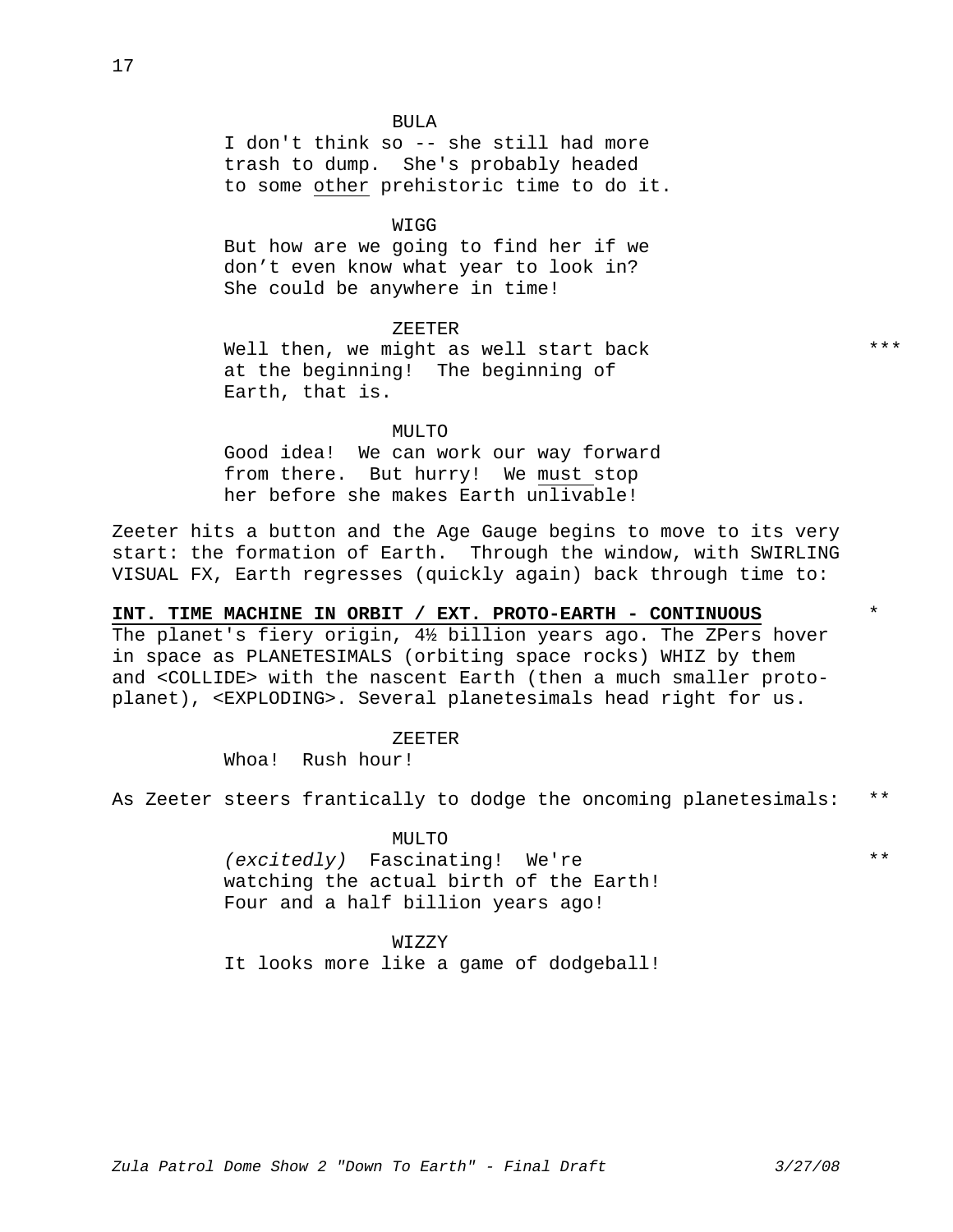It actually is a little like that. The Earth is being formed from lots of space rocks crashing into each other. Because the rocks were like tiny planets, we call them *planetesimals*.

Gorga zips a TENNIS SWEATBAND onto his forehead, then <SNORTS> out a giant TENNIS RACKET and uses it to lob one of the planetesimals back where it came from. The planetesimal <CAROMS> off of several other space rocks like a pinball game. <CLANG! CLANG! CLANG! CLANG!> A NEON SCOREBOARD inside the time Machine lights up with the score "4,500,000,000". <FANFARE>

> WIGG *(to Gorga)* Nice shot. I think you just won a goldfish.

WIZZY Well, if that's baby Earth, I sure don't think Deliria's there.

ZEETER

There's no there there – at least not yet. Now let's move forward in time – to a hundred million years later.

She hits a button and the Age Gauge hops forward a hundred million years. With VISUAL FX, we see Earth grow in size and turn into:

**INT. TIME MACHINE/EXT. EARTH (DIFFERENT PERIODS) - CONTINUOUS** …FIREBALL EARTH. The ZPers hover over a fiery red, boiling, molten, volcanic Earth, now larger, but still being pelted with planetesimals, asteroids and comets. The still-molten Moon appears from behind Earth (closer to Earth than it is now). \*\*\* \*

> WIZZY Wow! Earth looks like a burning beach ball! And so does its Moon!

> > $MTI$ ,  $TO$

"Burning" is right! Earth's surface is an ocean of molten rock with temperatures over 8000 degrees Fahrenheit!

Everyone is sweating. Gorga whips off his sweatband and WRINGS it out, producing buckets of sweat.

\*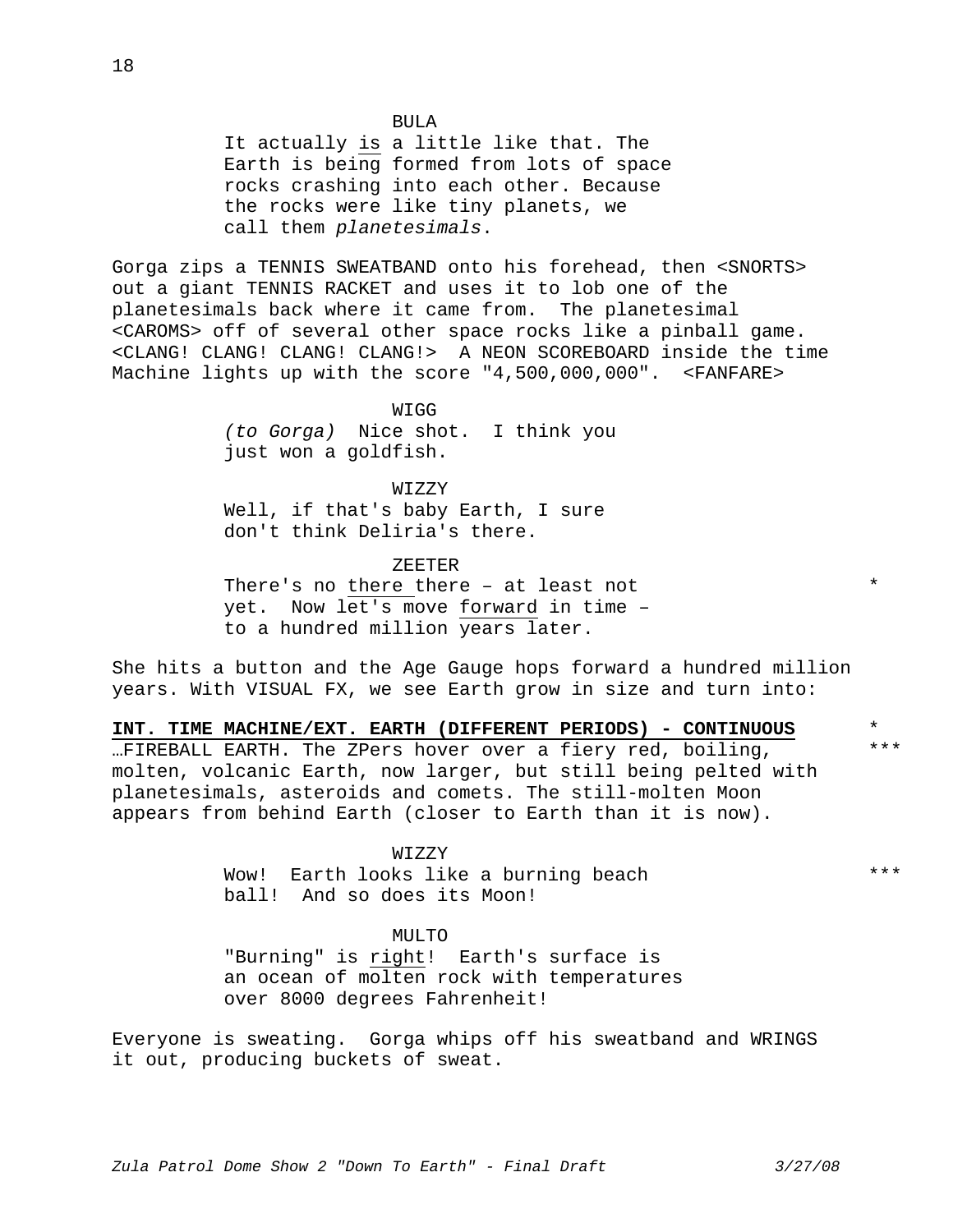*(wiping his brow)* I don't think there's much chance of Deliria being here, either. She doesn't approve of sweat.

WIGG Then let's get moving. I feel like a hot dog roasting on a stick!

Zeeter pushes a button. Through the window, we see Earth again move forward in time. As the Age Gauge advances, comets <CRASH> into Earth, then clouds begin to form around the planet, as:

#### ZEETER

In the next few hundred million years, Earth starts to cool off. Water vapor from comets and volcanoes turns into clouds. And you know what clouds bring.

Gorga <SNORTS> out an umbrella and <POPS> it open.

WIZZY/WIGG/GORGA

RAIN!/<HONK!>

MULTO Absotootly! Millions and millions of years of rain!

WIZZY

I hope everyone down there can swim.

BULA

Well, that's not really a problem, because there aren't any people yet. In fact, no life at all.

The rain forms an OCEAN covering 90% of Earth's surface (dotted with volcanic islands). As the rain subsides, the Age Gauge reads 4 billion years ago. On a  $2^{nd}$  monitor screen, we see groundlevel shots of the GREEN SEA and RED SKY. \*

ZEETER

But lots of water. All that rain formed oceans, covering most of the Earth.

MULTO

The oceans are so rich in iron, it makes them green. And there's so much carbon dioxide in the air, the sky looks red.

*Zula Patrol Dome Show 2 "Down To Earth" - Final Draft 3/27/08* 

\*\*\*

\*\*\*

\*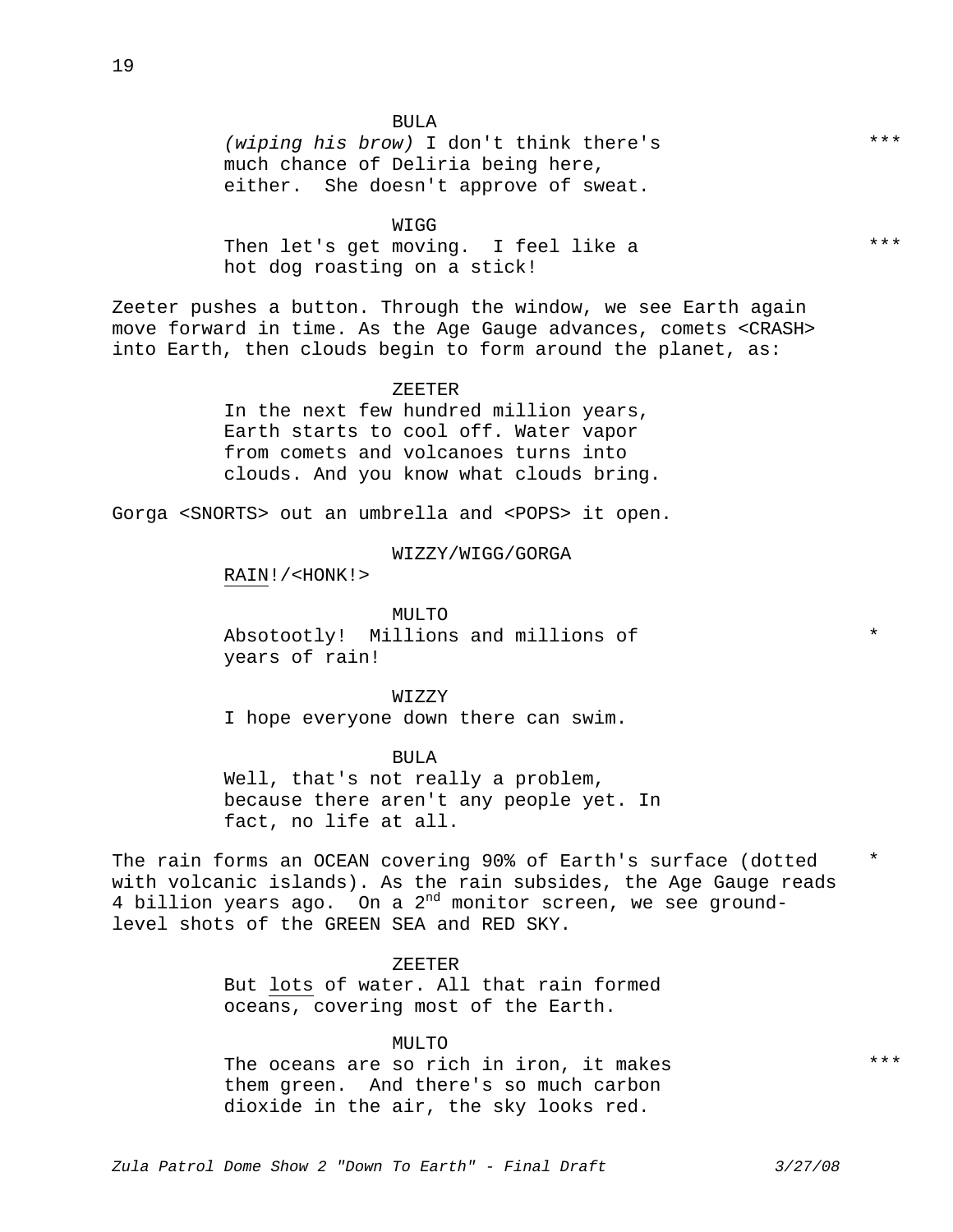Then half a billion years later, living things start to appear in the water.

WIGG Like whales and giant squid?

MULTO

*(chuckles)* Not quite. The first life was simple bacteria, but they produced oxygen. And that changed the colors that we see in the sky and water.

As the Age Gauge advances to 2.7 billion years ago, Earth's color changes. Then continents start to emerge from the water as:

BULA

Over the next few billion years, volcanic eruptions from under the ocean spewed out lava, which cooled into rock. And that started to form bigger and bigger pieces of land called *continents*.

ZEETER

That's when life really took off! Half a billion years ago in the Cambrian Period. Let's take a closer look!

The Age Gauge reads a half billion years ago, as Zeeter dips the Time Machine down toward the planet's surface.

**INT. TIME MACHINE / EXT. CAMBRIAN EARTH - CONTINUOUS**

The ZPers skim just above rocky land, then head out over the sea.

WIZZY I don't see any living anything.

BULA There isn't any life on land yet – but there's lots of it underwater.

**WIGG** 

Hey, what's that?

They see an object floating on the water. Zeeter steers toward it.

ZEETER It's a Deliria-brand Floon! A combination fork, spoon and ukelele.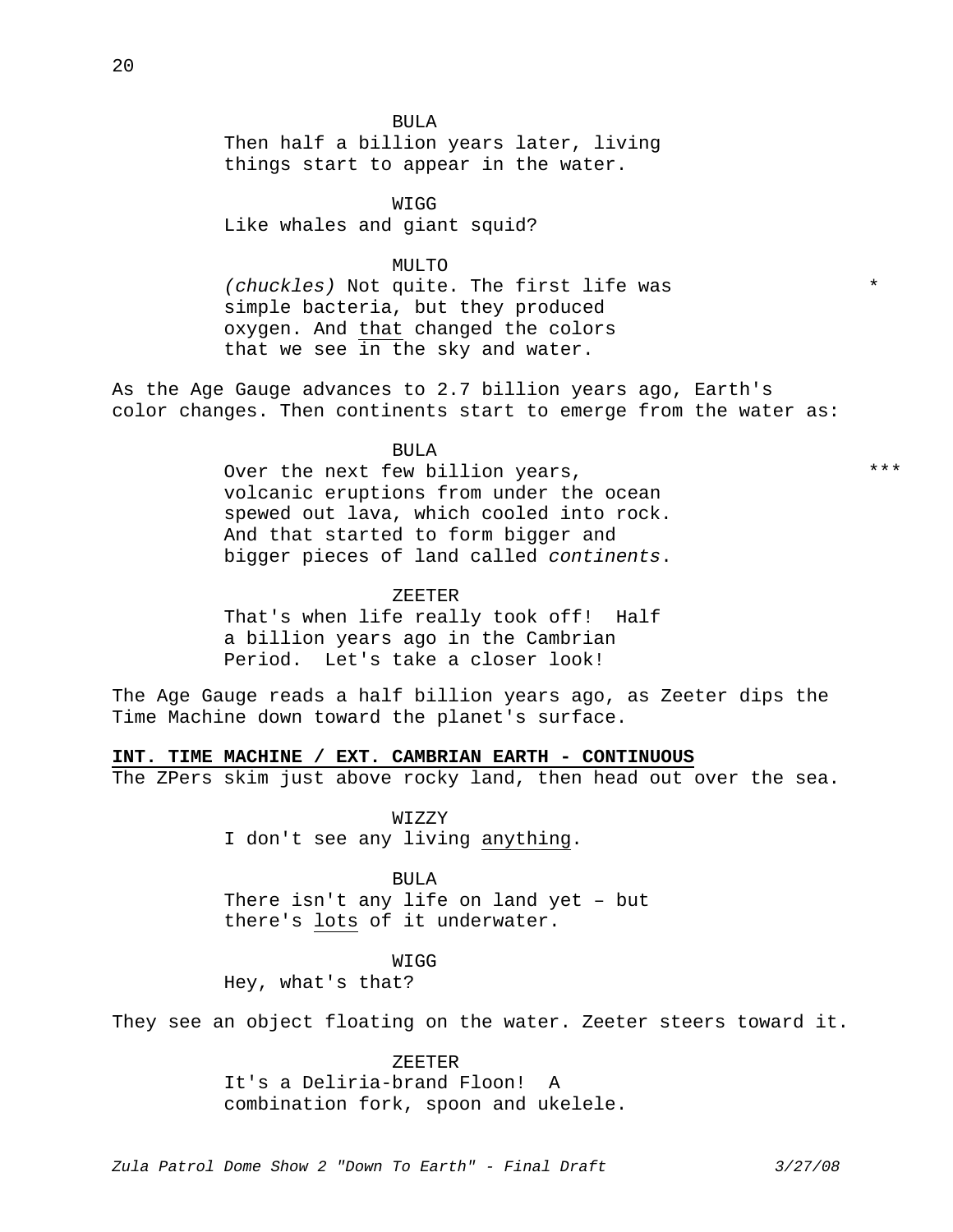It must've dropped from her trash. Then Deliria's here! Deploy submarine mode!

ZEETER

Prepare to dive!

Zeeter hits a button, and the Time Machine transforms into a SUBMARINE, which <SPLASHES> DOWN into the water.

**INT. TIME MACHINE "SUB"/EXT. UNDER CAMBRIAN SEA – CONTINUOUS**

As they descend to the bottom, Multo points out some early forms of life on the sea floor (see drawing, last page).

MULTO

Look, there's an *Opabinia,* with its long snout – and a *Burgessochaeta*, a kind of bristle worm. And there's an……

**WIGG** 

*Anomalocaris* with a *Waptia* in its claws.

They all stop, startled, and stare at Wigg. He notices.

WIGG (CONT'D) *(defensive)* What? I read.

#### **EXT. A DEEPER PART OF THE CAMBRIAN SEA FLOOR – SAME TIME**

Meanwhile, Deliria (in comical scuba gear) and Cloid float near their own Time Machine, ready to dump their trailer-load of trash into an open, steaming VOLCANIC VENT on the sea floor. All around them, other vents STEAM and BOIL, some oozing molten lava, making "pillow" basalts (see Kevin Grazier for videos).

CLOID

Madam, are you certain this is a good place to dump our trash? I think this volcanic vent is about to blow.

DELIRIA

Oh piffle. That's your trouble, Cloid – you always see the volcano as half full. Now stop stalling and DUMP.

Cloid sighs, but does as he's told, emptying some of the trash into the volcanic vent. The trash stops up the vent like a cork, causing the vent to build up pressure. It starts to FESTER and BULGE, like it's about to burst. Cloid gulps.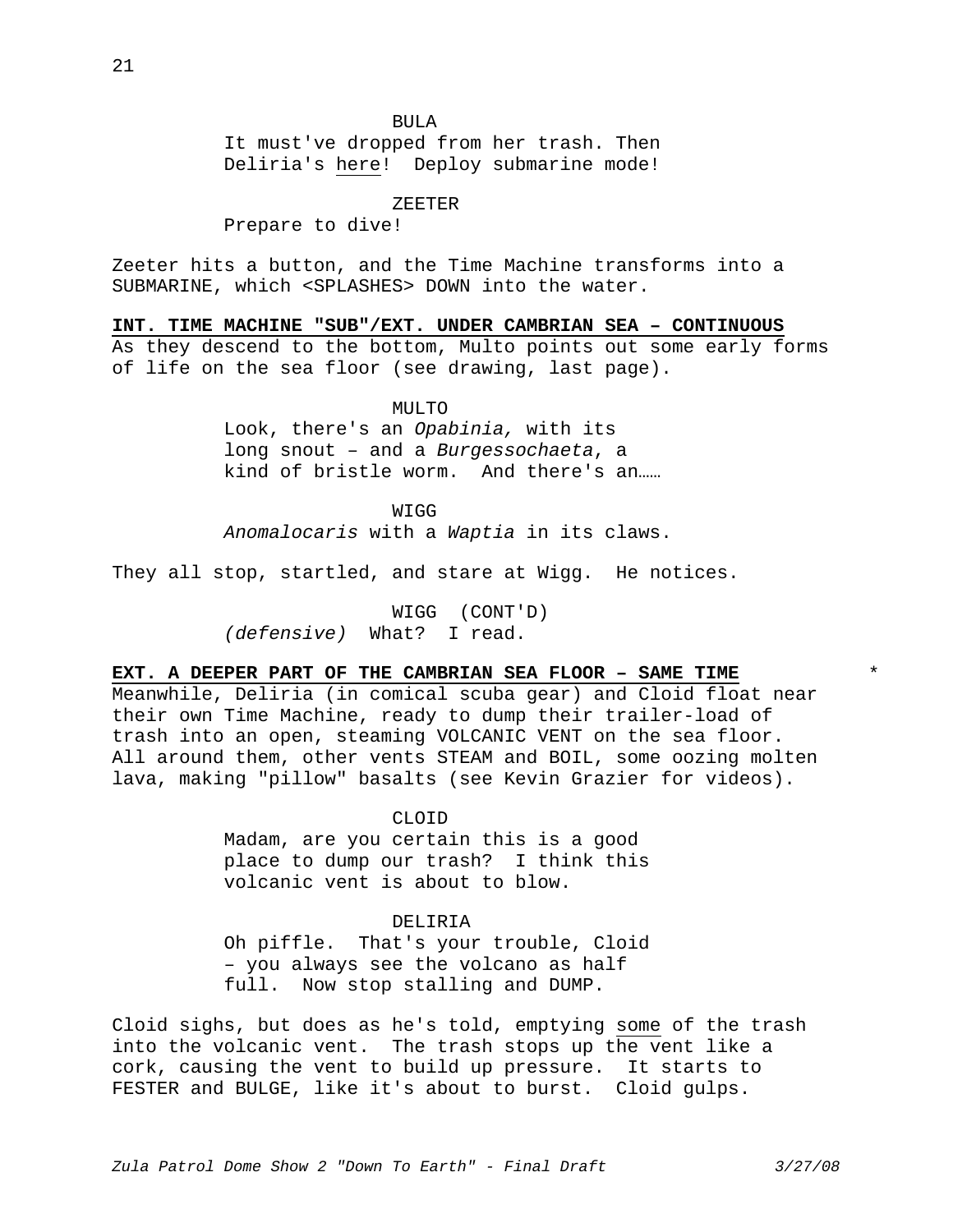#### CLOID

## *(worried)* That's bad.

Cloid looks up to see the ZP Sub in the distance, coming this way.

CLOID (CONT'D) *(gulp)* That's worse. Er, Madam, look who's coming to dinner…… \*\*\*

Deliria looks, sees the ZPers and REACTS.

#### **INT. ZP TIME MACHINE "SUB" – CONTINUOUS**

The Zula Patrol Sub scoots through the water over the sea floor, looking around for the baddies. After a few seconds: \*\*\*

WIZZY

There's no sign of Deliria.

The sub passes Deliria sitting on Cloid's head, the two of them frozen in a silly totem-pole pose. Gorga double-takes, then…

GORGA

*(pointing)* <HONKS URGENTLY>

WIGG

What is it, Gorga? I don't see anything. Just that old totem pole.

BULA

*(realizing)* Hey, wait a minute… this is the Cambrian Period. There aren't any totem poles!

Busted, the "totem pole" starts to hop-hop-hop away (Deliria still on Cloid's head), then breaks into a sprint. The ZPers see.

ZEETER

It's Deliria and Cloid! *(scowls)* This time we've got 'em!

Zeeter steers the sub into an abrupt U-turn. As the villains dive into their Time Machine, the ZPers bear down. But just then, the overstuffed volcanic vent <EXPLODES>, shooting tons of MOLTEN LAVA, partly melted trash and discarded Floons into the water.

ZPERS

Yiii!! *<panicked yells continue under…>* 

\*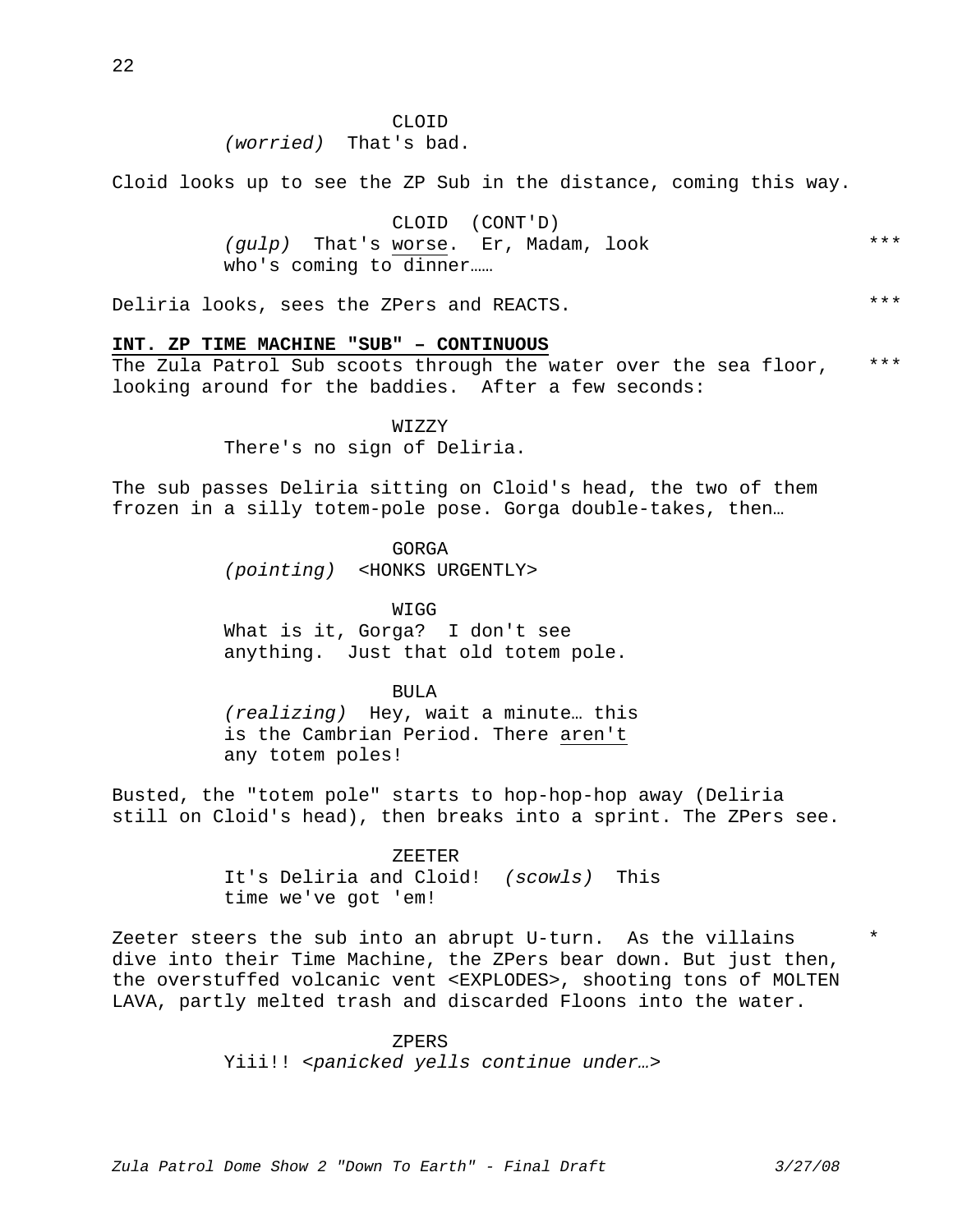Zeeter swerves to avoid it, but the eruption triggers other volcanic vents in the area, which <EXPLODE> one by one.

> MULTO Good galaxies! That volcanic vent erupted! And now the other vents are erupting!

The ZPers navigate through columns of <ERUPTING> lava, huge <STEAM EXPLOSIONS> and <BOILING> sea water, around and under jagged rock formations, as they pursue Deliria and Cloid. But just as they start to close in, a gigantic undersea fissure <CRACKS> open right in front of our heroes, sending up a WALL OF MOLTEN RED LAVA between them and the fleeing villains!

#### ZPERS

Whoaaaa!/<HONK!>

Zeeter makes an emergency up-turn and races to the surface, just ahead of a rising column of molten lava nipping at their heels.

#### **INT. TIME MACHINE / EXT. CAMBRIAN EARTH - CONTINUOUS**

The ZP Time Machine BURSTS out of the water and into the air, as the sea boils right below. In the distance, Deliria's Time Machine also bursts out of the sea, spins in place and shoots into space.

> WIGG There goes Deliria!

Zeeter hits a button. The ZP Machine spins and shoots upward. \*\*\*

#### **INT. TIME MACHINE IN ORBIT OVER EARTH – CONTINUOUS**

The ZP Machine reaches orbit, but there's no sign of Deliria.

ZEETER

Oh rat-a-tat-tooties! We lost her again!

WIZZY

What year do we look in now, Bula?

BULA

*(sighs)* Might as well keep moving forward. Zeeter?

Zeeter hits a button, and the Age Gauge starts sliding gradually forward, from 500 to 250 million years ago. As it does, Europe, Africa and the Americas drift together. [On the  $2^{nd}$  monitor, we can show close shots of the early animals described below.]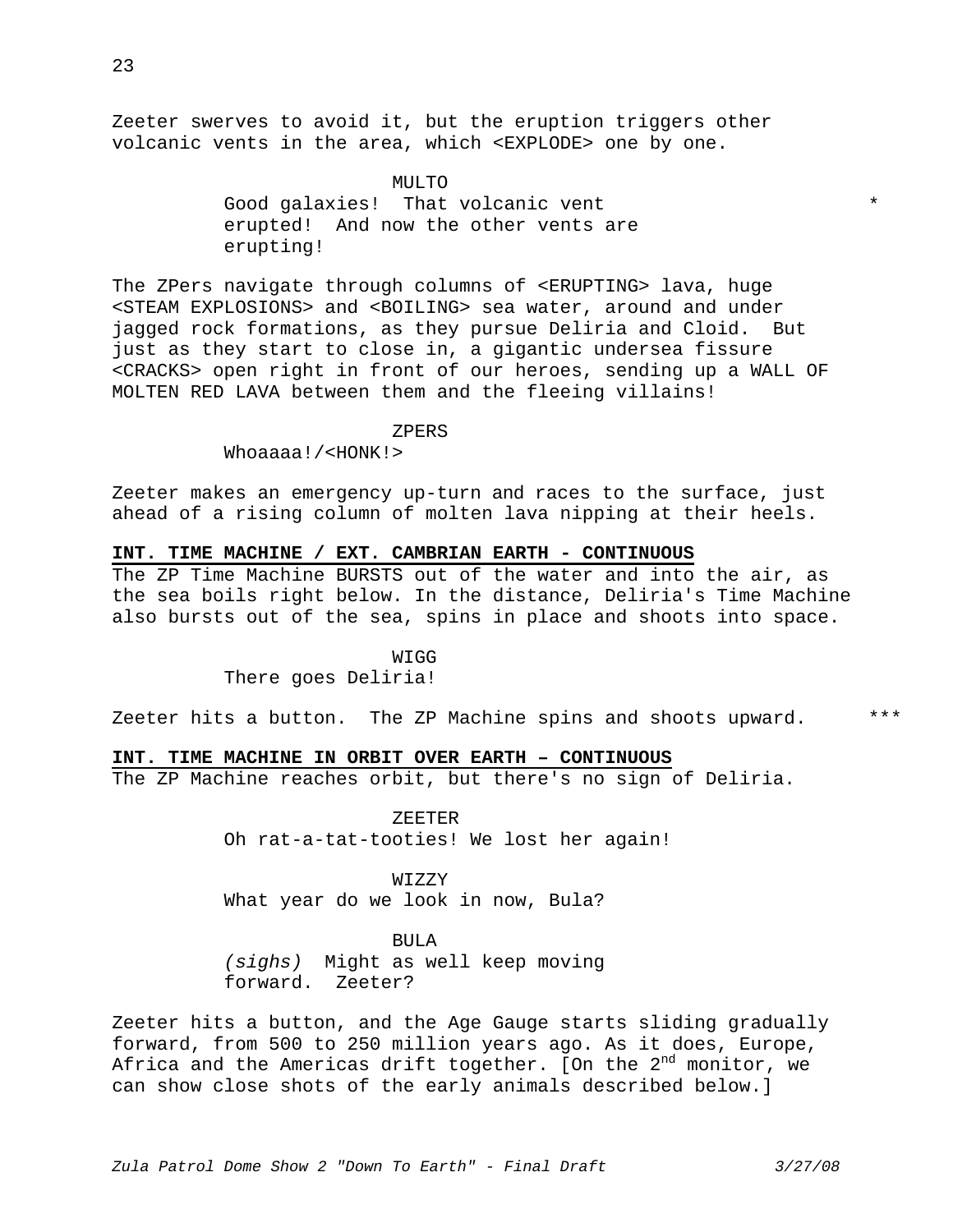WIGG

Hey, the continents are moving!

MULTO

That's right – they drift together for the next 250 million years – what we call the *Paleozoic Era.* The Cambrian Period was just the first part of it.

#### ZEETER

The Paleozoic Era is when animals start to appear on land: scorpions, insects, and the first four-legged critters.

BULA

By the end of the Paleozoic Era, 250 million years ago, the continents collide with each other – making one huge super-continent that scientists call *Pangaea.* 

At 250 million years ago on the Age Gauge, the continents collide.

WIZZY

At least everyone has the same zip code.

MULTO

We're now in the *Mesozoic Era,* also known as…

WIGG The *Age Of Dinosaurs!* I've read lots about them! Most were ferocious creatures with huge teeth!

ZEETER

Then Deliria would fit right in! Let's take a look – a 150 million years ago!

As the Age Gauge moves to the late Mesozoic Era (ca. 100 million years ago), Zeeter dips the Machine down toward…

#### **EXT. MESOZOIC FOREST – CONTINUOUS**

The Mesozoic Forest. The ZP Time Machine skims over the treetops, looking for any sign of Deliria.

TILT DOWN TO… DELIRIA, who is right below them, currently having shape-shifted into a giant RUBBER BAND stretched between two big

\*\*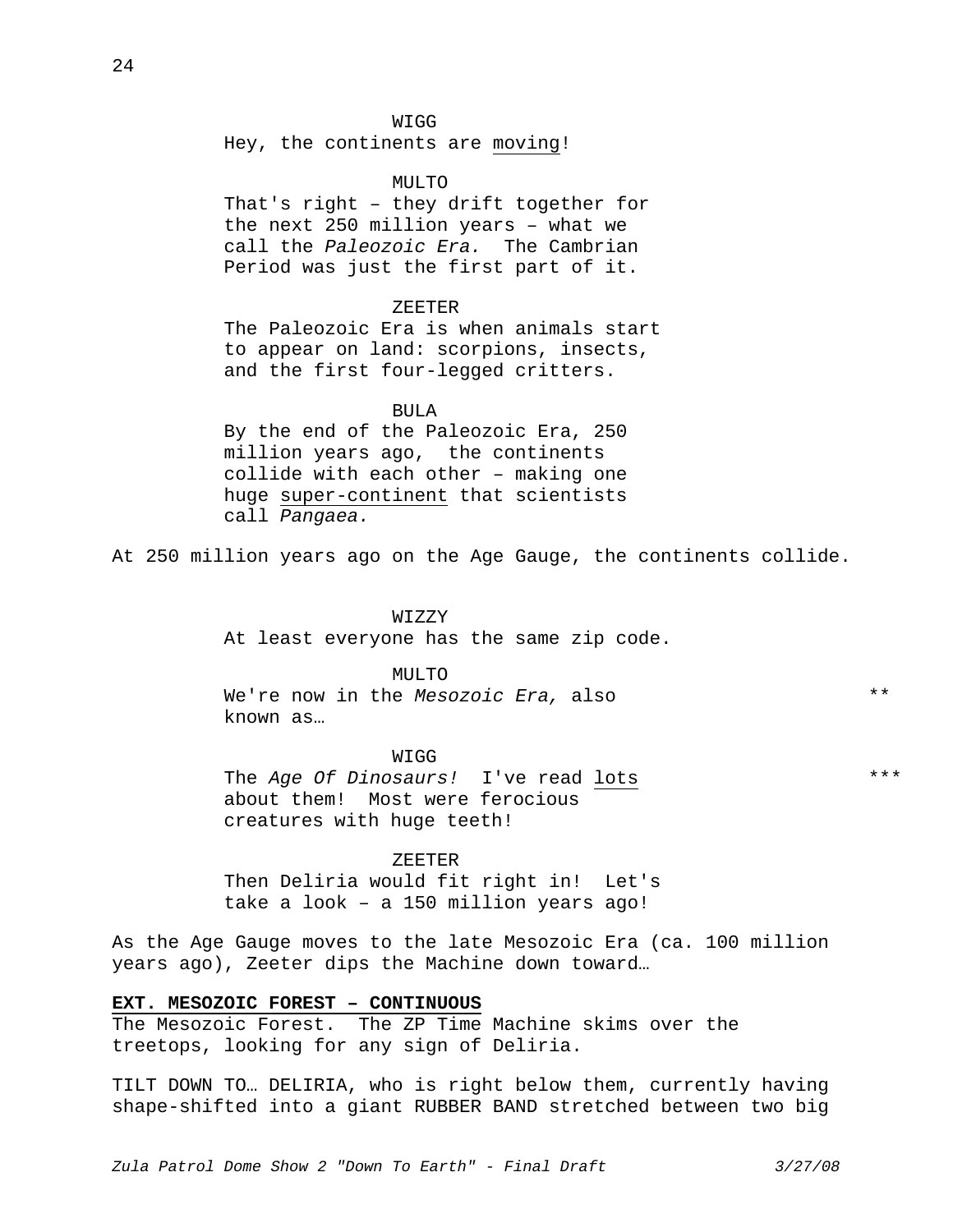trees like a huge slingshot. Cloid is straining to pull her back, aiming the slingshot's payload (a load of TOMATOES) straight up at the ZP Time Machine passing overhead.

#### DELIRIA

Fire one!

## **145b)** CLOID

Yes, madam!

Cloid releases her. <SPROINGGG!> The tomatoes are flung upwards.

#### **INT./EXT. TIME MACHINE – CONTINUOUS**

The Time Machine is suddenly pelted with tomatoes <SPLOP! SPLORCH!>, covering everything with a huge gooey mess.

> **WTGG** We're under attack!

#### BULA

It's tomatoes from Deliria's trash! Deploy the Marinara Deflector!

Zeeter pushes a button, but nothing happens.

#### ZEETER

The gears are jammed with catsup! It's too late! We're going down!

The Time Machine <SPUTTERS> and <COUGHS>, then goes into a dive.

## **EXT. MESOZOIC FOREST – CONTINUOUS**

The Time Machine bounces crazily between the treetops, before finally tumbling to the ground with a <THUD>. As the ZPers crawl out, the Machine smokes, springs <POP> out all over. It's busted.

> MULTO Oooh, tough tomatoes!

#### **149b)** ZEEPER

Aww, the Vacillating Oscillator is broken!

A SHORT DISTANCE AWAY – Rubber-band Deliria MORPHS back to her normal form. She does a triumphant little jig as: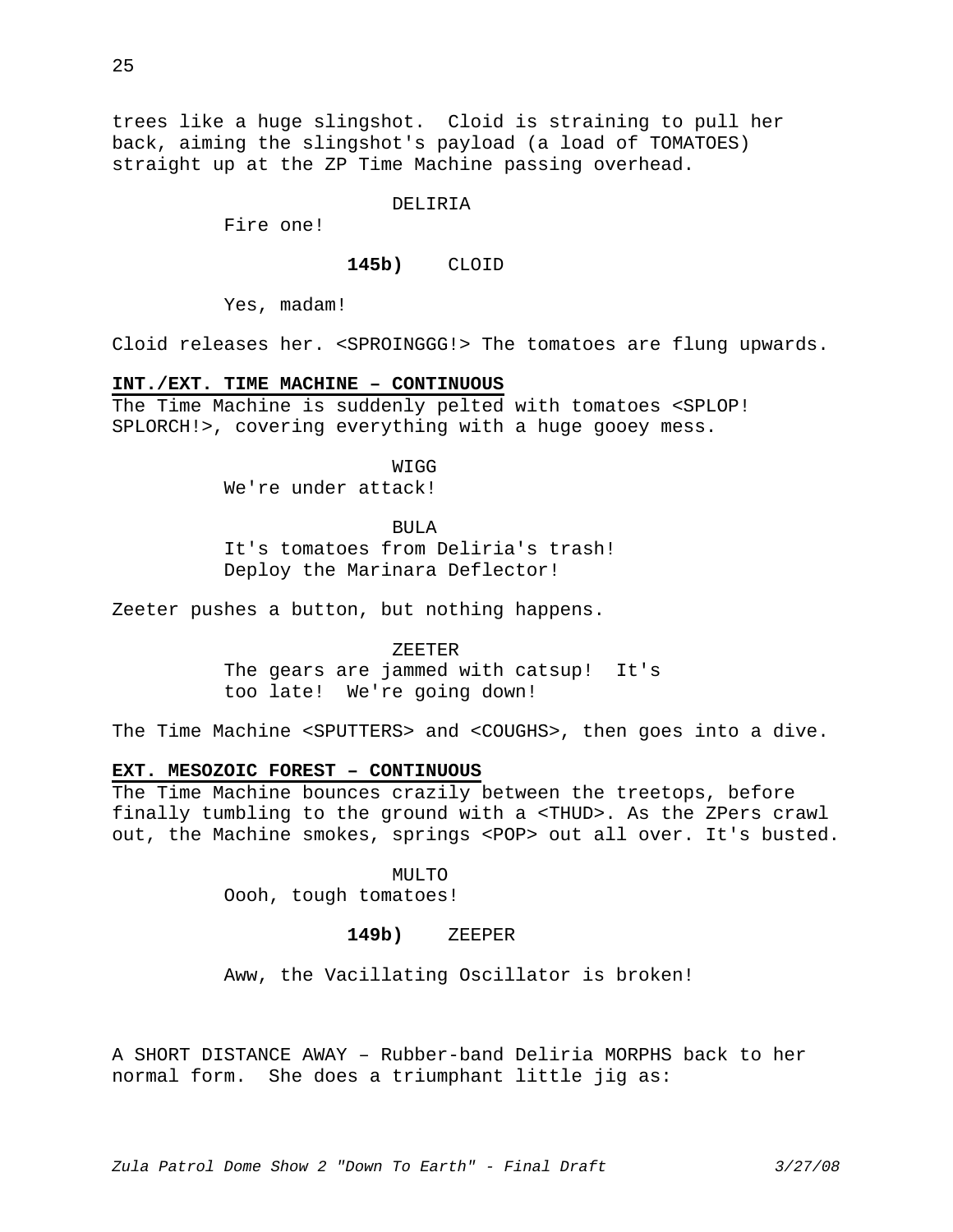#### DELIRIA

*(cackle)* We've got them now, Cloid! All that's left is for us to dump the rest of the trash, then head back home! The Zula Patrollers will be stranded here in the past forever! Because now we've got the only Time Machine that works!

She points to her machine…… just as a MASSIVE DINOSAUR FOOT comes <CRASHING> down on it, squashing it to dust.

#### CLOID

Um… Would there be a Plan B, Madam?

PULL BACK to reveal an enormous GIGANOTOSAURUS<sup>v</sup> dinosaur (see picture at end) looming over them, glaring down hungrily at Deliria and Cloid. Deliria looks slowly up at it.

#### DELIRIA

*(gulp)* 

BACK TO THE ZPERS - gazing mournfully at the crumpled remains of their Time Machine. Gorga sits down on a gizmo, which <TOOTS>.

> WIZZY Well, the horn still works.

WIGG How are ever going to make it home?

DELIRIA/CLOID (OS)

Helllllllp!!!!!

They turn to see Deliria and Cloid hot-footing it across the landscape toward the ZPers, pursued by the dinosaur.

#### ZEETER

Hey, Deliria and Cloid have a new pet.

Gorga, thinking quickly, <SNORTS> out a huge detour sign (no words, just a big arrow pointing left, with pictures of Deliria and Cloid) and plants it in front of some BUSHY FERNS. Then Bula and Zeeter grab Deliria & Cloid by the hand and everyone dives behind the ferns. Moments later, the dinosaur <THUNDERS> up, sees the sign, turns, and runs off in the direction of the arrow. A beat, then the ZPers, Deliria and Cloid peek their heads out.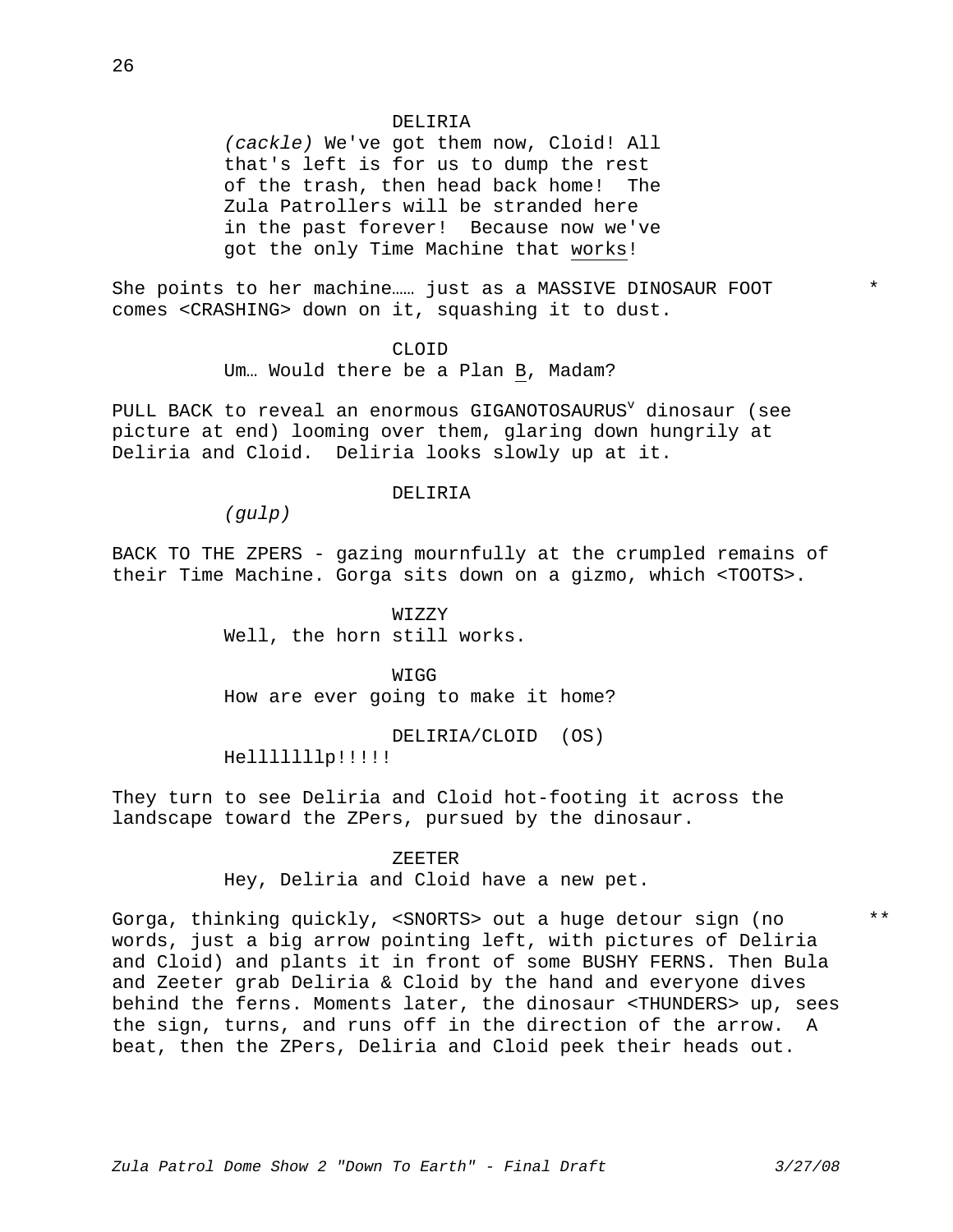Whew! *(turns to Bula)* Now, I demand you get us all out of here at once!

BULA

*(pointedly)* That might be a little tough since you sabotaged our Time Machine.

Zeeter is inspecting the disabled Time Machine.

## WIZZY

How does it look, Zeeter?

#### ZEETER

Hard to say. I might be able to get it running again, except the Whenever Lever is totally busted. If only I could get my hands on some kind of titanium rod……

#### $MTIT.$ TO

I'm afraid those are rather scarce in the Mesozoic Era.

#### DELIRIA

Cloid has titanium parts! In his tool chest!

All eyes turn to Cloid, who starts to nervously back away.

## CLOID

M-Madam, I protest strenuously! May I remind you that some of my parts are irreplaceable!

WIGG Well, we'd better do something – and quick! Look!

He points. They all turn to see that the dino has returned, and is a short distance away, sniffing for any scent of his quarry.

FLIP TO:

## **EXT. MESOZOIC FOREST – MOMENTS LATER**

Cloid now has one long arm and one short one, as he watches his forearm a torque wrench from his tool chest being installed by Zeeter as a temporary replacement lever in the side of the dented Time Machine. The other ZPers and Deliria stand around the machine, waiting anxiously.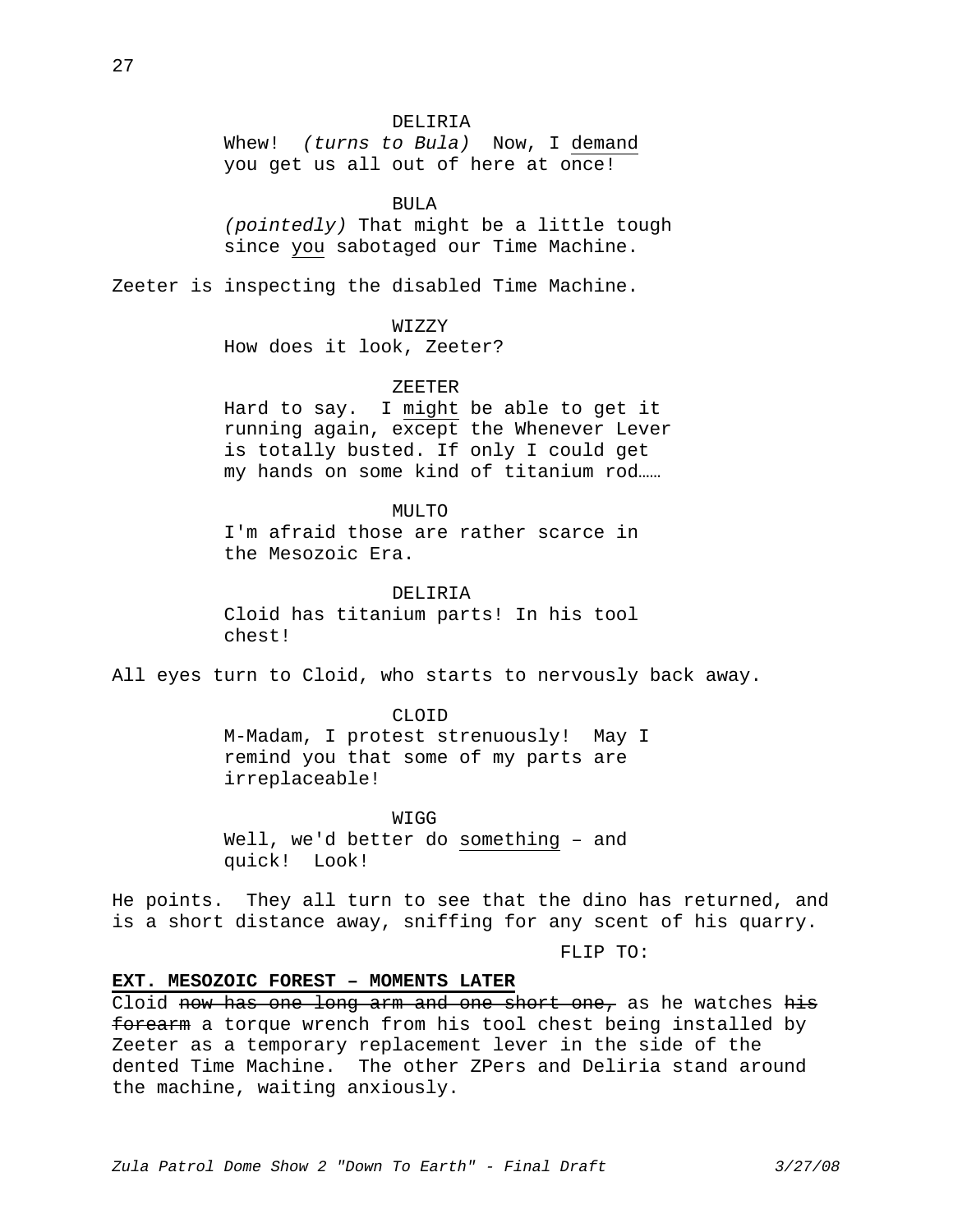torque wrench. DELIRIA *(impatiently)* Yes, yes, you can all send him a big smiley-face bouquet. Now can we get going? I'm too young to be dinosaur kibble.

She points to the dinosaur, still sniffing, but now a lot closer.

MULTO

Excellent idea! I suggest we skedaddle!

The ZPers, Deliria and Cloid crowd comically into the Time Machine, and Zeeter fires it up with a <SPUTTER, WHEEZE, BANG>! But the noise alerts the dinosaur, which narrows its eyes, then <ROARS> toward them, as Zeeter tries to get the Machine to start.

#### ZEETER

*(to machine)* Come on… Come on…

Things are looking bad, but at the last possible moment, just as the dinosaur gets there and lunges, the Time Machine <CLATTERS> to life, spins and zooms straight up! The dino SNAPS at thin air.

#### **INT. TIME MACHINE IN ORBIT OVER EARTH – CONTINUOUS**

#### **168b)** WIZZY

 Whew, that was close!... Hey look, the big supercontinent Pangaea is breaking into pieces!

#### **168c)** BULA

 That's right, Wizzy! Those pieces will drift apart and eventually become the continents we know today!

As the Age Gauge moves forward to the end of the Mesozoic Era (65 million years ago), we see Pangaea break up and the continents drift apart… ending with an EXPLOSION near the Yucatan Peninsula.

\*\*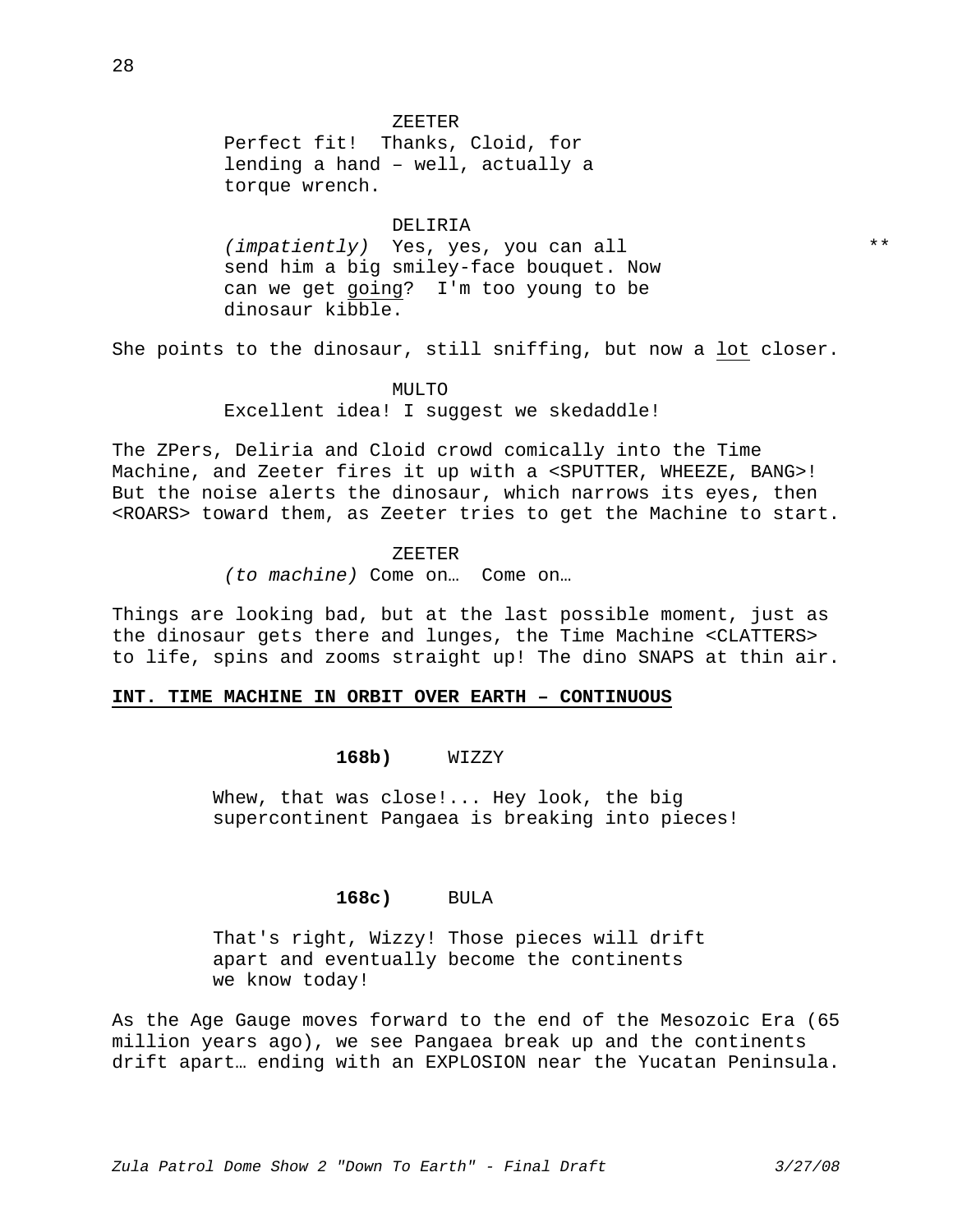#### WIGG

Whoa! What was that?!

#### MULTO

The end of the Mesozoic Era, 65 million years ago, – and the end of the dinosaurs, I'm afraid. They were wiped out, when an asteroid hit the Earth and caused drastic changes in the climate.

Deliria notices Zeeter and Bula glaring at her.

#### DELIRIA

Don't look at me. I had nothing to do with it.

#### ZEETER

*(growls)* Well, that's about the only disaster you're not responsible for.

#### WIZZY

Aww, no more dinosaurs. But I read that today's birds are the surviving descendants of the dinosaurs.

The Age Gauge advances through the Cenozoic Era. On Earth, the continents form into the ones we know — punctuated by a few Ice Ages, the polar caps repeatedly enlarging then retracting, as:

#### MULTO

We're almost home! We're now in the Cenozoic Era - that's the era that Earth is still in today!

#### BULA

But at this early point in the Cenozoic, the continents were still forming into the ones we know, even during several Ice Ages, when they're frozen over.

DELIRIA

Again, not my fault.

#### ZEETER

By this time, there were more familiar animals, like dogs and pigs and horses. \*\*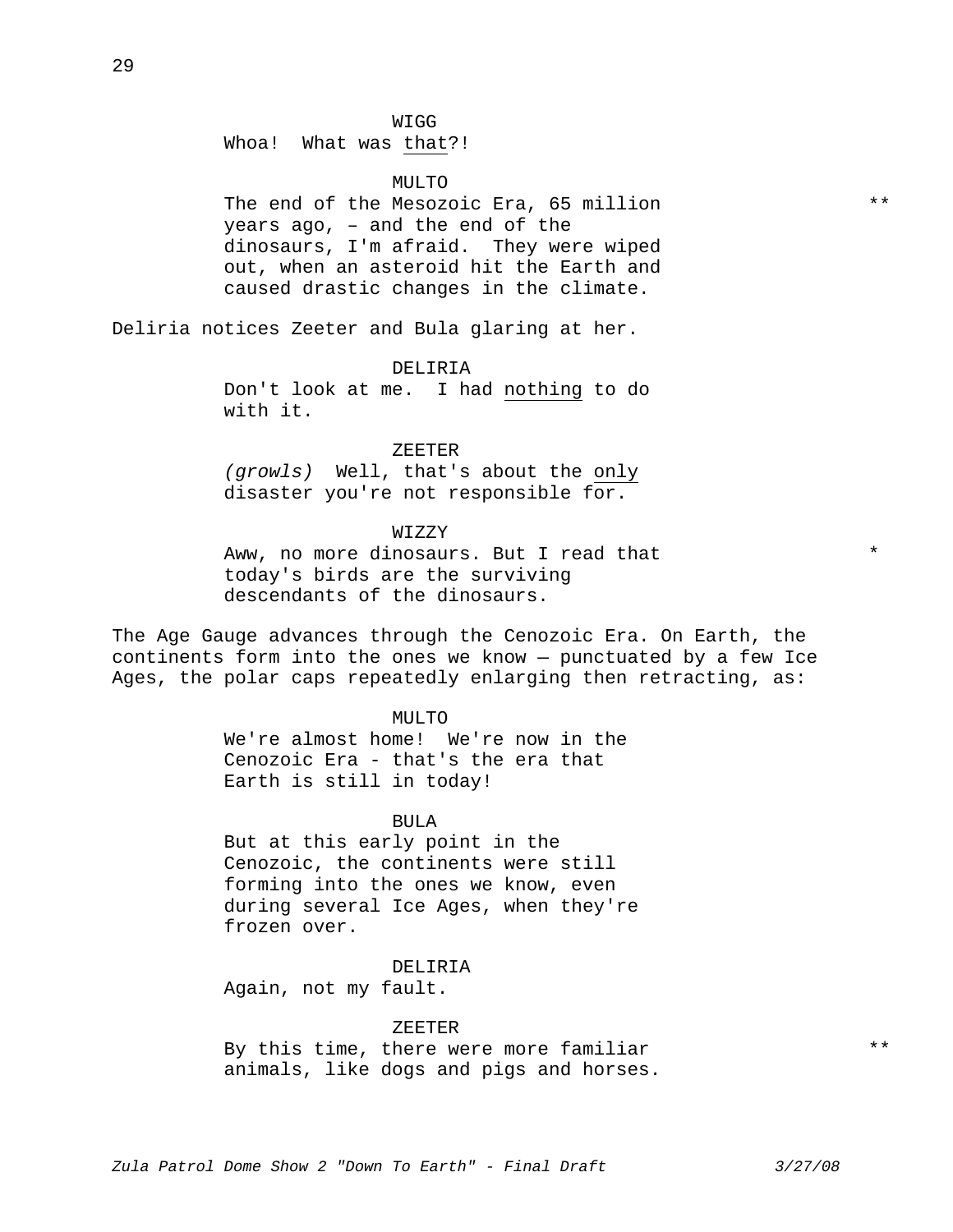The Age Gauge reaches its very end and stops. <DING DING DING> Outside the window, Earth now looks as it does today.

 $MTI$ ,  $TO$ 

And that brings us to the Holocene Epoch of the Quaternary Period of the Cenozoic Era – also known as Today!

ZEETER

Ready to come in for a landing!

Zeeter dips the Time Machine down and heads toward Earth. Bula turns to Deliria and Cloid.

#### **179b)** WIZZY/WIGG

Yaay/Yeah!!!

#### BULA

Good — because you two have got a billion years worth of cleaning-up to do. And this time Gorga's going to make sure you do it!

Gorga gives Deliria and Cloid a big smile.

WIPE TO:

#### **EXT. EARTH CANYON – THE PRESENT – LATER THAT DAY**

At the original canyon site of Deliria's fossilized trash dump, Cloid (his forearm now restored) is <VACUUMING> up the mess with one vacuum-attachment hand and dusting with the other. Watching from atop a boulder, Gorga (in a referee cap) runs his paw over the top of a rock.

#### GORGA

<"AHEM" NOISE>

Cloid quickly races over and dusts off the rock. Gorga smiles, satisfied. Cloid then takes all his collected trash (in a trash bag) over to a large DUMPSTER – which has Deliria's sour face.

#### CLOID

Open wide, Madam.

The dumpster lid opens up, and Cloid empties the trash into it.

\*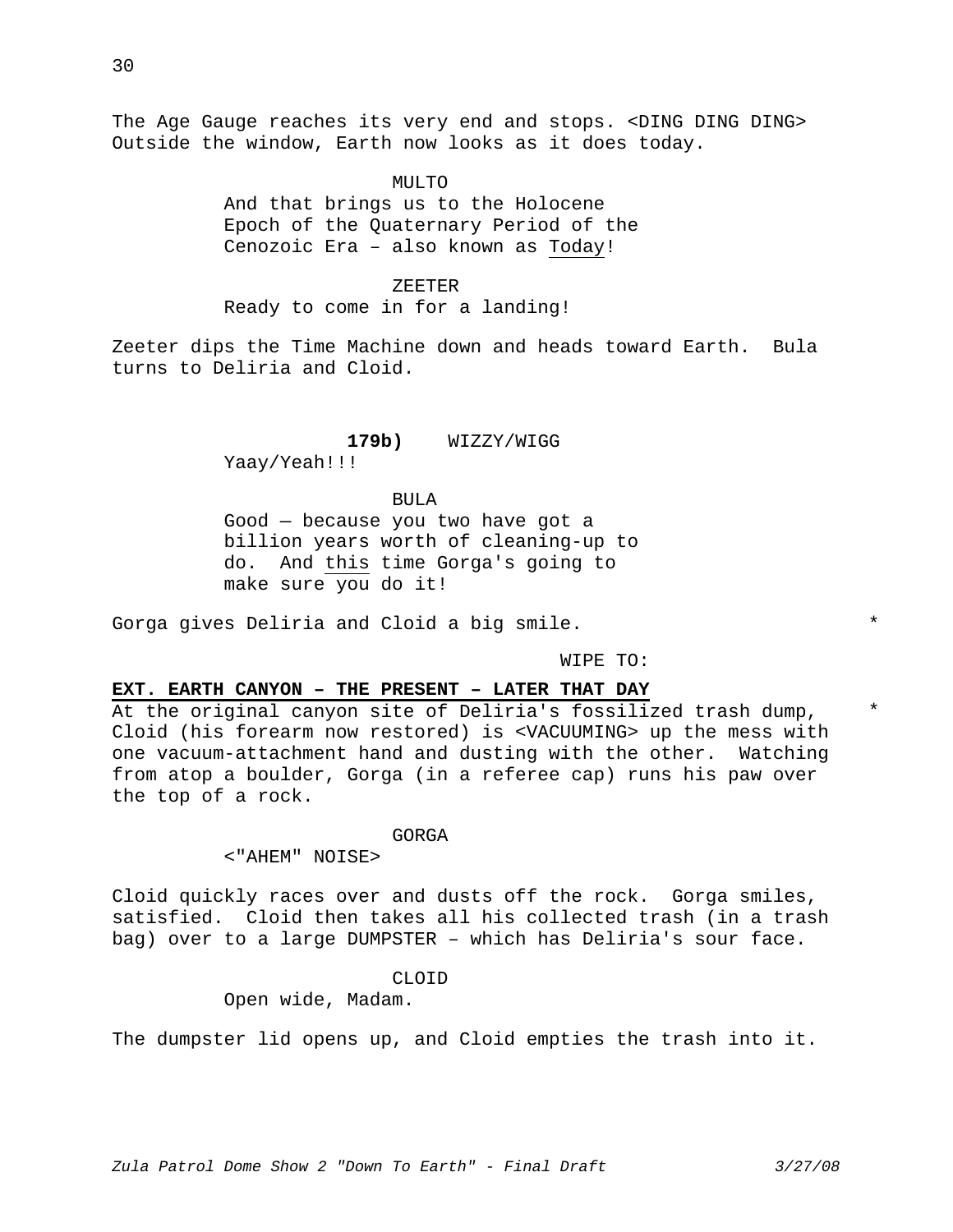CLOID (CONT'D) Never fear, Ms. Deliria. Trash pickup day is Tuesday.

DELIRIA (AS A DUMPSTER) *(grumpily)* Oh, be quiet.

Suddenly, the ZP ship WHOOSHES down from the sky and draws Gorga up into the ship with a Tractor Beam. As it takes off toward us, PULL BACK along with the ship until Earth is far in the distance. The ZPers wave, then ZOOM away, vanishing into STARRY SPACE, as:

> ANNOUNCER (VO) *(big)* So once again, The Zula Patrol bamboozles the baddies, protecting Earth from toxic trash — and talking dumpsters. You know, I once had a wastebasket that sang opera. Maybe I'll tell you about it  $-$  on the next exciting adventure of… The Zula Patrol!

> > FADE OUT

#### THE END

i FOOTNOTES

i<br>Li

Deb will discuss look of Time Machine with artists.

ii There's a terrific example of this fast-reverse Earth, along with many, many other visuals that might be useful as references, in the History Channel special "How The Earth Was Made" (available on DVD at http://store.aetv.com/html/product/index.jhtml?id=104240 )

iii NOTE TO ARTISTS: We'll need to check with a geologist to find out what the continents looked like back then.

iv *"A Cute Little Planet"* Lyrics by Cydne Clark & Steve Granat, ASCAP

v This can alternatively be a T.Rex or a Spinosaurus (but the Giganotosaurus was bigger).